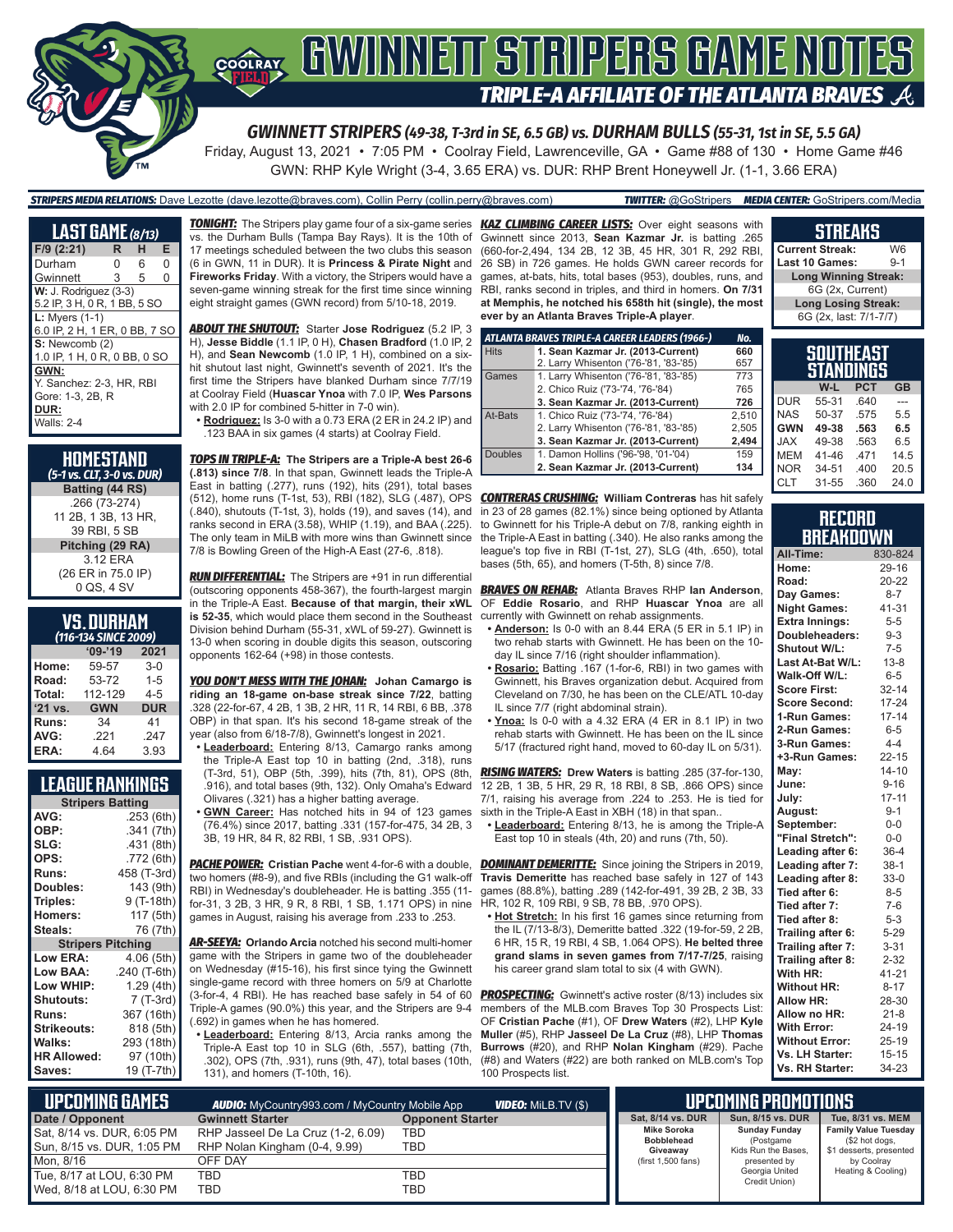

#### *FRIDAY, AUGUST 13, 2021 VS. DURHAM*

#### **MANAGER MATT TUIASOSOPO**

**Matt Tuiasosopo** is in his first season as Gwinnett manager and his third season as a coach in the Atlanta Braves organization in 2021. He was named the seventh manager in team history on 3/30/21. Tuiasosopo is both the youngest manager in team history (turned 35 on 5/10) and the first former Gwinnett player to manage the club (hit .221 with 19 HR, 73 RBI in 178 games from 2016-17).

Tuiasosopo made his managerial debut in 2019 with Class-A Rome, leading the club to a 65-74 record and earning Atlanta's Bobby Cox Award for minor league manager of the year. He was set to return to Rome in 2020, but was reassigned to the Braves Alternate Training Site at Coolray Field once the MiLB season was canceled.

| Tuiasosopo's Managerial Career | Games | W-L     | <b>PCT</b> | <b>Plavoffs</b> |
|--------------------------------|-------|---------|------------|-----------------|
| With Gwinnett (1 Season):      | 87    | 49-38   | .563       |                 |
| MiLB Career (2 Seasons):       | 226   | 114-112 | .504       |                 |

*All staff bios available in the 2021 Stripers Media Guide*

|                            | EJECTIONS (3)            |                         |
|----------------------------|--------------------------|-------------------------|
| Player/Coach               | Date/Inning              | <b>Umpire</b>           |
| Ryan Goins                 | 5/25 vs. MEM, 7th Inning | <b>HP Clint Vondrak</b> |
| <b>MGR Matt Tuiasosopo</b> | 6/3 vs. JAX, 8th Inning  | <b>HP Alex Tosi</b>     |
| <b>Travis Snider</b>       | 7/30 at MEM, 8th Inning  | HP John Bacon           |

| TEAM DEFENSE (4TH IN TRIPLE-A EAST)                                                                                  |                                                   |           |                          |            |            |           |           |
|----------------------------------------------------------------------------------------------------------------------|---------------------------------------------------|-----------|--------------------------|------------|------------|-----------|-----------|
| <b>PCT</b>                                                                                                           | G                                                 | TC        | PO                       | A          | Е          | <b>DP</b> | <b>TP</b> |
| .983                                                                                                                 | 87                                                | 3085      | 2252                     | 780        | 53         | 85        |           |
| <b>Catchers</b>                                                                                                      |                                                   | <b>SB</b> | $\mathsf{cs}$            | <b>ATT</b> | <b>PCT</b> | <b>PB</b> | W-L       |
| Casteel, Ryan                                                                                                        |                                                   |           | 0                        |            | .000       |           | $1 - 1$   |
| Contreras, William                                                                                                   |                                                   | 8         | 0                        | 8          | .000       | 2         | $14-1$    |
| d'Arnaud, Travis                                                                                                     |                                                   | 2         | 2                        | 4          | .500       | N         | $5 - 1$   |
| Jackson, Alex                                                                                                        |                                                   | 10        | 4                        | 14         | .286       |           | $11 - 12$ |
| Lucroy, Jonathan                                                                                                     |                                                   | 18        | 5                        | 23         | .217       |           | $8 - 15$  |
| Martinez. Carlos                                                                                                     |                                                   | 3         | 0                        | 3          | .000       |           | $2 - 1$   |
| Morales, Jonathan                                                                                                    |                                                   | 10        | 5                        | 15         | .333       |           | $8 - 7$   |
| Total:                                                                                                               |                                                   | 52        | 16                       | 68         | .235       | 7         | 49-38     |
| Outfield Assists (22):<br>Waters (9), Demeritte (4), Ervin (4), Sanchez (2),<br>Almonte (1), Inciarte (1), Pache (1) |                                                   |           |                          |            |            |           |           |
| Pitcher Pickoffs (2):                                                                                                |                                                   |           | Y. Lopez (1), Muller (1) |            |            |           |           |
|                                                                                                                      | Catcher Pickoffs (2):<br>Casteel (1), Jackson (1) |           |                          |            |            |           |           |

## **STARTS**

|     | <b>By Batting Order</b>                                                                                                                                                     |
|-----|-----------------------------------------------------------------------------------------------------------------------------------------------------------------------------|
| 1:  | Waters (61), Pache (12), Inciarte (6), Arcia (5), Almonte (1), Ervin (1), Sanchez (1)                                                                                       |
| 2:  | Pache (27), Kipnis (22), Arcia (17), Goins (7), Demeritte (3), Waters (3), Rosario (2)                                                                                      |
|     | Almonte (1), Camargo (1), Ervin (1), Gore (1), Heredia (1), Sanchez (1)                                                                                                     |
| 3:  | Arcia (37), Camargo (29), d'Arnaud (6), Demeritte (4), Jackson (3), Kipnis (3), Lucroy (3),                                                                                 |
|     | Contreras (2)                                                                                                                                                               |
| 4:  | Camargo (35), Jackson (17), Demeritte (15), Lucroy (5), Contreras (4), Kipnis (4),                                                                                          |
|     | Almonte (3), Casteel (3), Kazmar Jr. (1)                                                                                                                                    |
| 5:  | Contreras (18), Lucroy (13), Goins (11), Kazmar Jr. (10), Almonte (8), Jackson (8),                                                                                         |
| 6:  | Kipnis (6), Demeritte (5), Camargo (3), Snider (2), Casteel (1), Ervin (1), Sanchez (1)<br>Goins (18), Casteel (10), Kazmar Jr. (10), Demeritte (8), Ervin (8), Snider (8), |
|     | Pache (6), Lucroy (5), Almonte (4), Sanchez (4), Waters (4), Contreras (1), Jackson (1)                                                                                     |
| 7:  | Ervin (21), Kazmar Jr. (16), Goins (12), Sanchez (11), Snider (10), Pache (6),                                                                                              |
|     | Casteel (4), Demeritte (4), Morales (2), Almonte (1)                                                                                                                        |
| 8:  | Sanchez (29), Ervin (12), Morales (12), Kazmar Jr. (10), Snider (8), Goins (5),                                                                                             |
|     | Casteel (4), Gore (4), Brugman (1), Martinez (1), Unroe (1)                                                                                                                 |
| 9:  | Starting Pitchers (48), Sanchez (11), Morales (10), Gore (4), Snider (4), Ervin (3),                                                                                        |
|     | Casteel (2), Kazmar Jr. (2), Martinez (2), Unroe (1)                                                                                                                        |
|     | <b>By Position</b>                                                                                                                                                          |
| C:  | Jackson (23), Lucroy (23), Contreras (15), Morales (15), d'Arnaud (6), Martinez (3),                                                                                        |
|     | Casteel (2)                                                                                                                                                                 |
| 1B: | Camargo (35), Casteel (20), Snider (13), Kazmar Jr. (8), Morales (6), Lucroy (2),                                                                                           |
|     | Unroe (2), Goins (1)                                                                                                                                                        |
| 2B: | Kipnis (27), Goins (23), Sanchez (19), Kazmar Jr. (16), Arcia (1), Morales (1)                                                                                              |
| 3B: | Camargo (30), Kazmar Jr. (23), Sanchez (21), Goins (8), Arcia (3), Morales (2)                                                                                              |
| SS: | Arcia (50), Goins (21), Sanchez (14), Camargo (1), Kazmar Jr. (1)                                                                                                           |
| LF: | Waters (27), Ervin (21), Almonte (9), Gore (9), Snider (7), Kipnis (5), Arcia (4),<br>Demeritte (2), Heredia (1), Rosario (1), Sanchez (1)                                  |
| CF: | Pache (49), Waters (27), Ervin (6), Inciarte (5)                                                                                                                            |
| RF: | Demeritte (34), Ervin (19), Waters (14), Almonte (8), Snider (8), Sanchez (3),                                                                                              |
|     | Camargo (1)                                                                                                                                                                 |
| DH: | Contreras (10), Jackson (6), Snider (4), Demeritte (3), Kipnis (3), Casteel (2), Pache (2),                                                                                 |
|     | Almonte (1), Arcia (1), Brugman (1), Camargo (1), Ervin (1), Inciarte (1), Kazmar Jr. (1),                                                                                  |
|     | Lucroy (1), Rosario (1)                                                                                                                                                     |
|     |                                                                                                                                                                             |

|               | <b>VS. 2021 OPPONENTS</b> |             |              |               |         |             |              |  |  |  |  |  |  |
|---------------|---------------------------|-------------|--------------|---------------|---------|-------------|--------------|--|--|--|--|--|--|
|               | Home                      | <b>Road</b> | <b>Total</b> |               | Home    | <b>Road</b> | <b>Total</b> |  |  |  |  |  |  |
| <b>CLT</b>    | $5 - 1$                   | $11 - 1$    | $16 - 2$     | COL           |         |             |              |  |  |  |  |  |  |
| DUR           | $3-0$                     | $1 - 5$     | $4 - 5$      | LOU           | $4 - 2$ |             | $4 - 2$      |  |  |  |  |  |  |
| <b>JAX</b>    | $1 - 5$                   | $- - -$     | $1 - 5$      | <b>MW DIV</b> | $4 - 2$ | $0-0$       | $4 - 2$      |  |  |  |  |  |  |
| <b>MEM</b>    | $5 - 1$                   | $7-5$       | $12 - 6$     |               |         |             |              |  |  |  |  |  |  |
| <b>NAS</b>    | $6-6$                     | $0-6$       | $6 - 12$     |               |         |             |              |  |  |  |  |  |  |
| <b>NOR</b>    | $5 - 1$                   | $1 - 5$     | $6-6$        |               |         |             |              |  |  |  |  |  |  |
| <b>SE DIV</b> | $25 - 14$                 | 20-22       | 45-36        |               |         |             |              |  |  |  |  |  |  |

#### **LAST AT-BAT WINS** *(13)*

| The Stripers are 13-8 (.619) in games decided in the last at-bat in 2021. |                          |                                         |  |  |  |  |  |  |  |
|---------------------------------------------------------------------------|--------------------------|-----------------------------------------|--|--|--|--|--|--|--|
| Date/Opponent                                                             | <b>Score</b>             | <b>Game-Winning Play</b>                |  |  |  |  |  |  |  |
| 5/4 at Charlotte                                                          | 10-9 (12th)              | Almonte scores on E4 (Reynolds)         |  |  |  |  |  |  |  |
| 5/9 at Charlotte                                                          | 12-9 (10th)              | Camargo RBI single                      |  |  |  |  |  |  |  |
| 5/14 vs. Louisville                                                       | $2-1$ (8th)              | Arcia solo HR                           |  |  |  |  |  |  |  |
| 5/16 vs. Louisville                                                       | 5-4 $(9th)*$             | Arcia walk-off solo HR                  |  |  |  |  |  |  |  |
| 5/25 vs. Memphis                                                          | $2-1$ (9th) <sup>*</sup> | Kazmar walk-off single                  |  |  |  |  |  |  |  |
| 6/9-G2 at Memphis                                                         | $3-1$ (8th)              | Waters RBI single                       |  |  |  |  |  |  |  |
| 6/18 vs. Nashville                                                        | 8-7 (10th)*              | Arcia scores on E4 (Hiura on Lucroy FC) |  |  |  |  |  |  |  |
| 6/30 at Durham                                                            | $2-1$ (9th)              | Pache RBI single                        |  |  |  |  |  |  |  |
| 7/18 at Charlotte                                                         | 13-12 (9th)              | Contreras RBI double                    |  |  |  |  |  |  |  |
| 8/1 at Memphis                                                            | $4-2$ (9th)              | Ervin RBI single                        |  |  |  |  |  |  |  |
| 8/6 vs. Charlotte                                                         | 4-3 $(11th)^*$           | Morales walk-off single                 |  |  |  |  |  |  |  |
| 8/8-G1 vs. Charlotte                                                      | 4-3 $(7th)^*$            | d'Arnaud walk-off single                |  |  |  |  |  |  |  |
| 8/11-G1 vs. Durham                                                        | 4-3 $(7th)*$             | Pache walk-off single                   |  |  |  |  |  |  |  |
|                                                                           |                          |                                         |  |  |  |  |  |  |  |

*\*Denotes "walk-off" win*

## **GWINNETT PLAYERS USED** *(57 IN 2021)*

**Pitchers (32)** Anderson, Ian Arano, Victor Biddle, Jesse Bradford, Chasen Burrows, Thomas Chavez, Jesse Davidson, Tucker De La Cruz, Jasseel *Edwards Jr., Carl* Flaa, Jay Greene, Shane Hernandez, Daysbel Horacek, Mitch Johnstone, Connor *Jones, Nate* Kelley, Trevor Kingham, Nolan Lee, Dylan Lopez, Yoan Martin, Chris Minter, A.J. Muller, Kyle Newcomb, Sean Roark, Tanner Rodriguez, Jose Santana, Edgar *Tice,Ty* Toussaint, Touki Webb, Jacob *Wilson, Bryse* Wright, Kyle Ynoa, Huascar

Almonte, Abraham Arcia, Orlando *Brugman, Jaycob* Camargo, Johan Casteel, Ryan Contreras, William d'Arnaud, Travis Demeritte, Travis Ervin, Phillip Goins, Ryan Gore, Terrance Heredia, Guillermo Inciarte, Ender *Jackson, Alex* Kazmar Jr., Sean Kipnis, Jason

*Lucroy, Jonathan* Martinez, Carlos Morales, Jonathan Pache, Cristian Romero, Eddie Sanchez, Yolmer Snider, Travis Unroe, Riley Waters, Drew

*Italics = Player no longer in Braves organization*

#### **BASS-LANTA**

OF Abraham Almonte RHP Ian Anderson INF/OF Orlando Arcia LHP Jesse Biddle INF Johan Camargo RHP Jesse Chavez C William Contreras C Travis d'Arnaud LHP Tucker Davidson

**30 players have played for both Gwinnett and Atlanta in 2021:** RHP Jay Flaa RHP Shane Greene OF Guillermo Heredia OF Ender Inciarte C Alex Jackson RHP Nate Jones INF Sean Kazmar Jr. C Jonathan Lucroy RHP Chris Martin LHP A.J. Minter

LHP Kyle Muller (Debut) LHP Sean Newcomb OF Cristian Pache RHP Edgar Santana RHP Ty Tice RHP Touki Toussaint RHP Jacob Webb RHP Bryse Wilson RHP Kyle Wright RHP Huascar Ynoa

## **ATLANTA BRAVES REHAB ASSIGNMENTS** *(10 IN 2021)*

RHP Carl Edwards Jr.

**Player Injury (IL Date)** RHP Chris Martin RT Shoulder Inflammation (4/7) 5/5-5/11<br>CF Ender Inciarte Strained I T Hamstring (4/17) 5/6-5/12 OF Ender Inciarte Strained LT Hamstring (4/17) 5/6-5<br>OF Guillermo Heredia RT Hamstring Inflammation (5/1) 5/14 OF Guillermo Heredia RT Hamstring Inflammation (5/1) 5/14<br>C Alex Jackson Strained LT Hamstring (5/2) 5/21-6/9, 6/30-7/20 C Alex Jackson Strained LT Hamstring (5/2) 5/21-6/9<br>CF Cristian Pache RT Hamstring Inflammation (5/14) 5/29-6/1 OF Cristian Pache RT Hamstring Inflammation (5/14)<br>RHP Touki Toussaint RT Shoulder Strain (3/26) RHP Touki Toussaint RT Shoulder Strain (3/26) 6/22-7/15<br>C Travis d'Arnaud Torn LT Thumb Ligament (5/2) 7/30-8/10 C Travis d'Arnaud Torn LT Thumb Ligament (5/2) 7/30<br>RHP Ian Anderson RT Shoulder Inflammation (7/16) 8/5-RHP Ian Anderson RT Shoulder Inflammation (7/16) 8/5-<br>RHP Huascar Ynoa Fractured RT Hand (5/17) 8/6-RHP Huascar Ynoa Fractured RT Hand (5/17) 8/6- RT Abdominal Strain (7/7)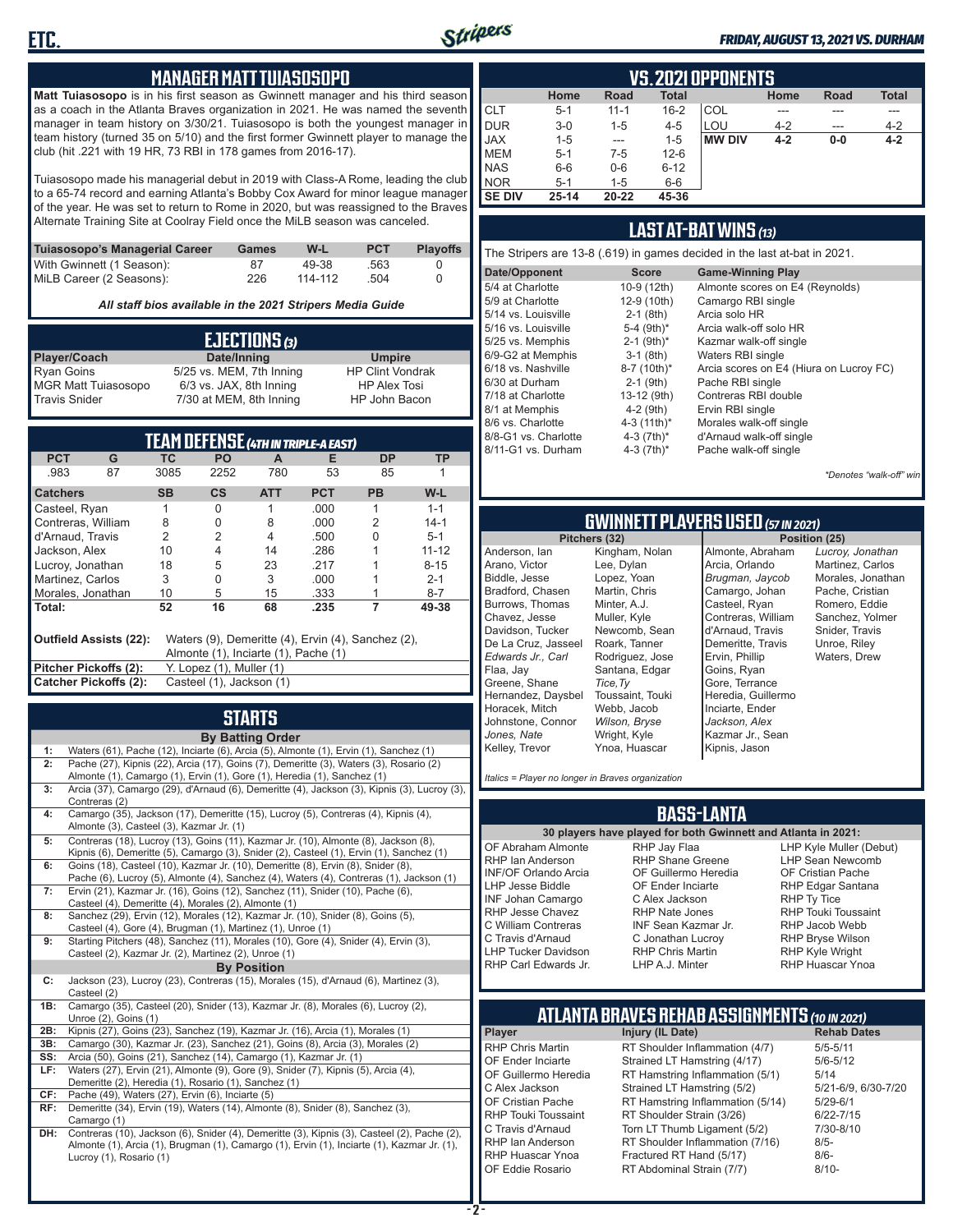### **STARTING PITCHER**



**ON BRAVES 40-MAN ROSTER**

#### *FRIDAY, AUGUST 13, 2021 VS. DURHAM*

## **30 KYLE WRIGHT**

|      |     | <u>tus bible white in</u>                            | <b>BIO ON PAGE 105 OF MEDIA GUIDE</b>                                        |
|------|-----|------------------------------------------------------|------------------------------------------------------------------------------|
| B/T: | R/R | <b>BORN:</b> 10/2/95 in Huntsville, Alabama (Age 25) |                                                                              |
| HT:  | 6-4 |                                                      | <b>ACQUIRED:</b> Braves' 1st round pick (5th overall) in 2017 June draft out |
| WT:  | 215 | of Vanderbilt University (Nashville, TN)             |                                                                              |

*TONIGHT'S START:* Wright makes his 16th Triple-A start of the year in game four of a six-game series vs. Durham ... It is his 44th career game (41st start) with Gwinnett since 2018 (16-9, 3.76 ERA, .238 BAA) ... **He is 1-0 with a 1.93 ERA (4 ER in 18.2 IP) and .200 BAA (14 H, 5 BB, 22 SO) in his last three starts** ... At the Triple-A level in August, is a career 4-1 with a 2.90 ERA and .212 BAA in 14 games (11 starts).

*LEADERBOARD:* Entering play, Wright ranks among the Triple-A East pitching top 10 in CG (T-1st, 1), SHO (T-1st, 1), ERA (3rd, 3.65), starts (T-5th, 15), BAA (8th, .248), strikeouts (T-8th, 81), and innings (T-9th, 79.0).

*2021 WITH GWINNETT:* In his first start on 5/5 at Charlotte, suffered his first Triple-A loss since 6/9/19 vs. Durham (was 8-0 with a 2.57 ERA in 12 starts from 6/14/19- 8/31/19) ... Started the Home Opener on 5/11 vs. Louisville (loss, 5.0 IP, 6 H, 3 ER, 2 BB, 5 SO) ... Pitched 11.0 scoreless innings over back-to-back starts vs. Memphis (10 H, 3 BB, 7 SO) from 5/25-5/30 ... On 7/8-G2 vs. Nashville, notched the first complete game and shutout of his professional career (7.0 IP, 1 H, 0 R in 6-0 win) ... On 7/27 at Memphis, tied his career high with 8.0 IP (4 H, 0 R, 2 BB, 5 SO in 1-0 win) ... On 8/1 at Memphis, struck out a season high 11 (ND, 6.0 IP, 4 H, 2 ER, 1 HR, 0 BB).

*2021 WITH ATLANTA:* Recalled twice, on 4/16 from the Alternate Training Site (started on 4/16 at the Chicago Cubs) and 6/22 from Gwinnett (started on 6/23 at the New York Mets) ... In two starts, is 0-1 with a 9.95 ERA and .292 BAA.

*2020 SEASON:* Made Atlanta's Opening Day roster for the second time in his career ... Went 2-4 with a 5.21 ERA, .243 BAA, and three quality starts in eight outings ... Made two starts for the Braves in the MLB Postseason, going 1-1 with a 9.45 ERA ... Won his first playoff start in Game 3 of the NLDS at Miami (6.0 IP, 3 H, 0 R, 2 BB, 7 SO in series-clinching 7-0 win) ... Also started Game 3 of the NLCS vs. the Los Angeles Dodgers (loss, 0.2 IP, 5 H, 7 ER, 2 BB, 0 SO, 2 HR in 15-3 loss).

|              | <b>WRIGHT'S OVERALL STATS</b> |         |      |       |           |           |     |            |             |  |  |  |  |
|--------------|-------------------------------|---------|------|-------|-----------|-----------|-----|------------|-------------|--|--|--|--|
| Year         | Team                          | W-L     | ERA  | G/GS  | <b>HR</b> | <b>BB</b> | so  | <b>BAA</b> | <b>WHIP</b> |  |  |  |  |
| 2021         | ATLANTA (MLB)                 | $0 - 1$ | 9.95 | 212   |           | 5         | 6   | .292       | 1.89        |  |  |  |  |
|              | Gwinnett (AAA)                | $3 - 4$ | 3.65 | 15/15 | 8         | 33        | 81  | .248       | 1.37        |  |  |  |  |
| MiLB Career: |                               | $22-18$ | 3.69 | 72/69 | 29        | 125       | 348 | .239       | 1.26        |  |  |  |  |
| MLB Career:  |                               | $2 - 8$ | 6.56 | 21/14 | 15        | 48        | 59  | 260        | 1.69        |  |  |  |  |

| <b>WRIGHT'S 2021 SPLITS (WITH GWINNETT)</b> |                     |           |                       |  |  |  |  |  |  |  |
|---------------------------------------------|---------------------|-----------|-----------------------|--|--|--|--|--|--|--|
| Home:                                       | 2-2, 2.42 ERA (8G)  | Road:     | 1-2, 5.24 ERA (7G)    |  |  |  |  |  |  |  |
| Day:                                        | 1-1, 2.38 ERA (4G)  | Night:    | 2-3, 4.15 ERA (11G)   |  |  |  |  |  |  |  |
| Starter:                                    | 3-4, 3.65 ERA (15G) | Reliever: | $0-0, - -$ ERA $(0G)$ |  |  |  |  |  |  |  |
| Vs. LHB:                                    | .248 BAA, 6 HR      | Vs. RHB:  | .249 BAA, 2 HR        |  |  |  |  |  |  |  |

|         | <b>WRIGHT VS. DURHAM</b> |            |   |    |      |    |           |           |           |      |  |  |  |  |
|---------|--------------------------|------------|---|----|------|----|-----------|-----------|-----------|------|--|--|--|--|
|         | W-L                      | <b>ERA</b> |   | GS | ΙP   |    | <b>ER</b> | <b>HR</b> | <b>BB</b> | so I |  |  |  |  |
| 2019:   | $3-1$                    | 3.04       |   |    | 23.2 | 22 |           |           |           |      |  |  |  |  |
| 2021:   | 0-1                      | 6.00       |   |    | 6.0  |    |           |           |           |      |  |  |  |  |
| Career: | $3-2$                    | 3.64       | 5 | 5  | 29.2 | 25 | 12        |           | 15        |      |  |  |  |  |

|             | <b>WRIGHT'S HIGHS &amp; LOWS</b> |                                     |  |  |  |  |  |  |  |  |  |
|-------------|----------------------------------|-------------------------------------|--|--|--|--|--|--|--|--|--|
|             | <b>Season</b>                    | Career (MiLB and MLB)               |  |  |  |  |  |  |  |  |  |
| IIP:        | 8.0 (7/27 at MEM)                | 8.0 (2x, last: 7/27/21, GWN at MEM) |  |  |  |  |  |  |  |  |  |
| Iso:        | 11 (8/1 at MEM)                  | 13 (6/26/18, MIS vs. JAX)           |  |  |  |  |  |  |  |  |  |
| BB:         | 6 (7/1 at DUR)                   | 6 (2x, last: 7/1/21, GWN at DUR)    |  |  |  |  |  |  |  |  |  |
| IH:         | 8 (2x, last: 7/15 at CLT)        | 10 (8/19/19, GWN at NOR)            |  |  |  |  |  |  |  |  |  |
| IER:        | 6 (7/15 at CLT)                  | 8 (4/28/19, GWN vs. TOL)            |  |  |  |  |  |  |  |  |  |
| Low-Hit CG: | No 9.0 IP CG                     | No 9.0 IP CG                        |  |  |  |  |  |  |  |  |  |
| Low-ER CG:  | No 9.0 IP CG                     | No 9.0 IP CG                        |  |  |  |  |  |  |  |  |  |

*CAREER HIGHLIGHTS:* **2018:** MLB Futures Game selection (8-9, 3.46 ERA, .230 BAA in 27G between Double-A Mississippi and Gwinnett) ... Made his MLB debut with Atlanta (0-0, 4.50 ERA, .182 BAA in 4G) ... **2019:** Led the International League in wins with Gwinnett (11-4, 4.17 ERA in 21 starts) ... Went 0-3 with an 8.69 ERA in seven games (4 starts) with Atlanta.

|            | <b>WRIGHT'S 2021 STARTS (ALL LEVELS)</b> |               |     |   |          |              |           |           |           |       |                       |              |                                                  |
|------------|------------------------------------------|---------------|-----|---|----------|--------------|-----------|-----------|-----------|-------|-----------------------|--------------|--------------------------------------------------|
| Team       | Date/Opp.                                | <b>Result</b> | IP  | н | R        | <b>ER</b>    | <b>HR</b> | <b>BB</b> | <b>SO</b> | NP-S  | Opp. Starter          | <b>Final</b> | <b>Notes</b>                                     |
| ATL        | 4/16 at CHC                              | <b>ND</b>     | 4.1 | 3 | 2        |              |           |           | 5.        | 78-46 | <b>Zach Davies</b>    | W. 5-2       | Hit four batters (including Javier Baez twice).  |
| GWN        | 5/5 at CLT                               | L. 0-1        | 5.0 | 8 | 4        | 3            | $\Omega$  |           | 8         | 83-55 | Jonathan Stiever      | $L.6-9$      | First Triple-A loss since 6/9/19 vs. Durham.     |
| GWN        | 5/11 vs. LOU                             | L. 0-2        | 5.0 | 6 | 3        | 3            | $\Omega$  | 2         | 5         | 89-56 | Ashton Goudeau        | L, 0-4       | All three runs were allowed in first inning.     |
| <b>GWN</b> | 5/18 at NAS                              | <b>ND</b>     | 4.2 |   | 5        | 5            |           |           | 4         | 93-53 | Aaron Ashby           | $L.8-9$      | Gwinnett led 6-5 when he exited.                 |
| GWN        | 5/25 vs. MEM                             | <b>ND</b>     | 5.0 | 4 | 0        | $\Omega$     | 0         |           | 4         | 88-55 | Angel Rondón          | W. 2-1       | Gwinnett won on walk-off single by Kazmar Jr.    |
| GWN        | 5/30 vs. MEM                             | W. 1-2        | 6.0 | 6 | $\Omega$ | $\Omega$     | $\Omega$  |           | 3         | 78-48 | Angel Rondón          | W. 5-0       | First back-to-back scoreless starts in Triple-A. |
| GWN        | $6/5$ vs. JAX                            | <b>ND</b>     | 6.0 |   | 5        | 4            | 2         |           |           | 94-61 | Jordan Hollowav       | $L, 5-8$     | Both HR allowed in four-run third inning.        |
| <b>GWN</b> | 6/11 at MEM                              | <b>ND</b>     | 1.2 |   |          | O            |           | 3         | 2         | 59-29 | <b>Connor Thomas</b>  | $L.3 - 4$    | Shortest Triple-A start since 4/28/19 vs. TOL.   |
| GWN        | 6/17 vs. NAS                             | <b>ND</b>     | 5.0 | 6 |          |              |           | 4         | 5         | 87-47 | <b>Bowden Francis</b> | $L. 2-3$     | Most walks allowed since 8/14/20 at MIA (6).     |
| <b>ATL</b> | 6/23 at NYM                              | L. 0-1        | 2.0 | 4 | 5        | 5            |           | 3         |           | 55-29 | <b>Tylor Megill</b>   | $L, 3-7$     | Three of four hits allowed went for extra bases. |
| GWN        | 7/1 at DUR                               | L. 1-3        | 6.0 | 3 | 4        | 4            |           | 6         | 5         | 84-42 | <b>Dietrich Enns</b>  | L. 1-6       | Three of four ER on Brett Sullivan HR in 3rd.    |
| GWN        | 7/8-G2 vs. NAS                           | W. 2-3        | 7.0 |   | 0        | <sup>0</sup> |           |           | 6         | 86-53 | <b>Blaine Hardy</b>   | W. 6-0       | First career CG SHO in 78th professional start.  |
| <b>GWN</b> | 7/15 at CLT                              | <b>ND</b>     | 3.0 | 8 | 6        | 6            |           |           | 5         | 71-46 | Jonathan Stiever      | W. 11-10     | Charlotte led 6-3 when he exited.                |
| GWN        | 7/21 vs. NOR                             | L. 2-4        | 6.0 | 4 | 2        |              |           | 3         | 5         | 95-57 | Konner Wade           | $L. 1-2$     | Winning run scored on a wild pitch in sixth.     |
| GWN        | 7/27 at MEM                              | W. 3-4        | 8.0 | 4 | 0        | 0            | $\Omega$  | 2         | 5         | 99-63 | Jack Flaherty         | W. 1-0       | Tied career-high in IP (7/25/18, MIS vs. MOB).   |
| <b>GWN</b> | 8/1 at MEM                               | <b>ND</b>     | 6.0 | 4 | 2        |              |           | 0         | 11        | 91-65 | Jack Flaherty         | W. 4-2       | First 11 strikeout start since 8/19/19 at NOR.   |
| <b>GWN</b> | 8/8 vs. CLT                              | <b>ND</b>     | 4.2 | 6 | 3        |              |           | 3         | 6         | 97-62 | Tanner Banks          | W. 4-3       | Allowed tying 2R homer to Mikie Mahtook.         |
|            |                                          |               |     |   |          |              |           |           |           |       |                       |              |                                                  |

|                     | <b>STRIPERS STARTING PITCHERS (13 IN 2021)</b> |            |    |          |         |                             |                            |                                                     |  |  |  |  |
|---------------------|------------------------------------------------|------------|----|----------|---------|-----------------------------|----------------------------|-----------------------------------------------------|--|--|--|--|
| <b>Pitcher</b>      | W-L                                            | <b>ERA</b> | GS | QS       |         | <b>Team W-L Run Support</b> | <b>Last Gwinnett Start</b> | <b>Final Line</b>                                   |  |  |  |  |
| Anderson, Ian       | $0 - 0$                                        | 8.44       |    |          | $1 - 1$ | 1.00 RPG (2 Tot.)           | 8/11-G1 vs. DUR (ND)       | 3.0 IP, 3 H, 3 R, 3 ER, 3 BB, 3 SO, 1 WP (64p/35s)  |  |  |  |  |
| Burrows, Thomas     | $0 - 0$                                        | 0.00       |    |          | $1 - 0$ | 0.00 RPG (0 Tot.)           | 7/21-G1 vs. NOR (ND)       | 1.0 IP, 0 H, 1 R, 0 ER, 3 BB, 2 SO (32p/13s)        |  |  |  |  |
| Davidson, Tucker    | $2 - 1$                                        | 0.90       | 3  | 3        | $2 - 1$ | 5.33 RPG (16 Tot.)          | 5/23 at NAS (L)            | 6.0 IP, 1 H, 1 R, 1 ER, 1 BB, 9 SO, 1 HR (82p/51s)  |  |  |  |  |
| De La Cruz, Jasseel | $0 - 2$                                        | 6.48       | 14 |          | $8-6$   | 2.43 RPG (34 Tot.)          | 8/8-G2 vs. CLT (ND)        | 4.0 IP, 5 H, 2 R, 2 ER, 3 BB, 1 SO, 1 HBP (69p/42s) |  |  |  |  |
| Johnstone, Connor   | $1 - 6$                                        | 7.16       | 11 | $\Omega$ | $4 - 7$ | 1.82 RPG (20 Tot.)          | 7/31 at MEM (ND)           | 2.0 IP, 1 H, 0 R, 0 BB, 1 SO (27p/15s)              |  |  |  |  |
| Kingham, Nolan      | $0 - 3$                                        | 8.44       | 5  |          | $2 - 3$ | 1.40 RPG (7 Tot.)           | 7/30 at MEM (ND)           | 5.0 IP, 7 H, 5 R, 5 ER, 3 BB, 2 SO, 2 HR (94p/64s)  |  |  |  |  |
| Muller, Kyle        | $2 - 2$                                        | 3.92       | 9  |          | $7 - 2$ | 4.22 RPG (38 Tot.)          | 7/14 at CLT (ND)           | 4.0 IP, 1 H, 0 R, 2 BB, 4 SO, 1 WP (71p/44s)        |  |  |  |  |
| Roark, Tanner       | $0 - 0$                                        | 0.00       |    | $\Omega$ | $2 - 0$ | 4.00 RPG (8 Tot.)           | 7/25 vs. NOR (ND)          | 3.0 IP, 1 H, 0 R, 0 BB, 3 SO, 1 HBP (32p/23s)       |  |  |  |  |
| Rodriguez, Jose     | $3-3$                                          | 6.34       | 10 | $\Omega$ | $5-5$   | 2.70 RPG (27 Tot.)          | 8/12 vs. DUR (W)           | 5.2 IP, 3 H, 0 R, 1 BB, 5 SO (78p/48s)              |  |  |  |  |
| Toussaint. Touki    | $2 - 1$                                        | 4.32       | 4  | 2        | $2 - 2$ | 3.50 RPG (14 Tot.)          | 7/13 at CLT (W)            | 6.0 IP, 3 H, 2 R, 2 ER, 3 BB, 7 SO, 1 HR (89p/54s)  |  |  |  |  |
| Wilson, Bryse       | $4 - 2$                                        | 4.47       | 9  | 3        | $6 - 3$ | 3.00 RPG (27 Tot.)          | 7/7 vs. NAS (ND)           | 5.0 IP, 8 H, 5 R, 5 ER, 2 BB, 2 SO, 2 HR (81p/50s)  |  |  |  |  |
| Wright, Kyle        | $3-4$                                          | 3.65       | 15 | 5.       | 7-8     | 1.93 RPG (29 Tot.)          | 8/8-G1 vs. CLT (ND)        | 4.2 IP, 6 H, 3 R, 2 ER, 3 BB, 6 SO, 1 HR (97p/62s)  |  |  |  |  |
| Ynoa, Huascar       | $0 - 0$                                        | 4.32       |    | $\Omega$ | $2 - 0$ | 2.50 RPG (5 Tot.)           | 8/11-G2 vs. DUR (ND)       | 4.2 IP, 4 H, 3 R, 3 ER, 4 BB, 7 SO, 1 WP (83p/51s)  |  |  |  |  |
| Total:              | $17 - 24$                                      | 4.95       | 87 | 15       | 49-38   | 2.61 RPG (227 Tot.)         |                            |                                                     |  |  |  |  |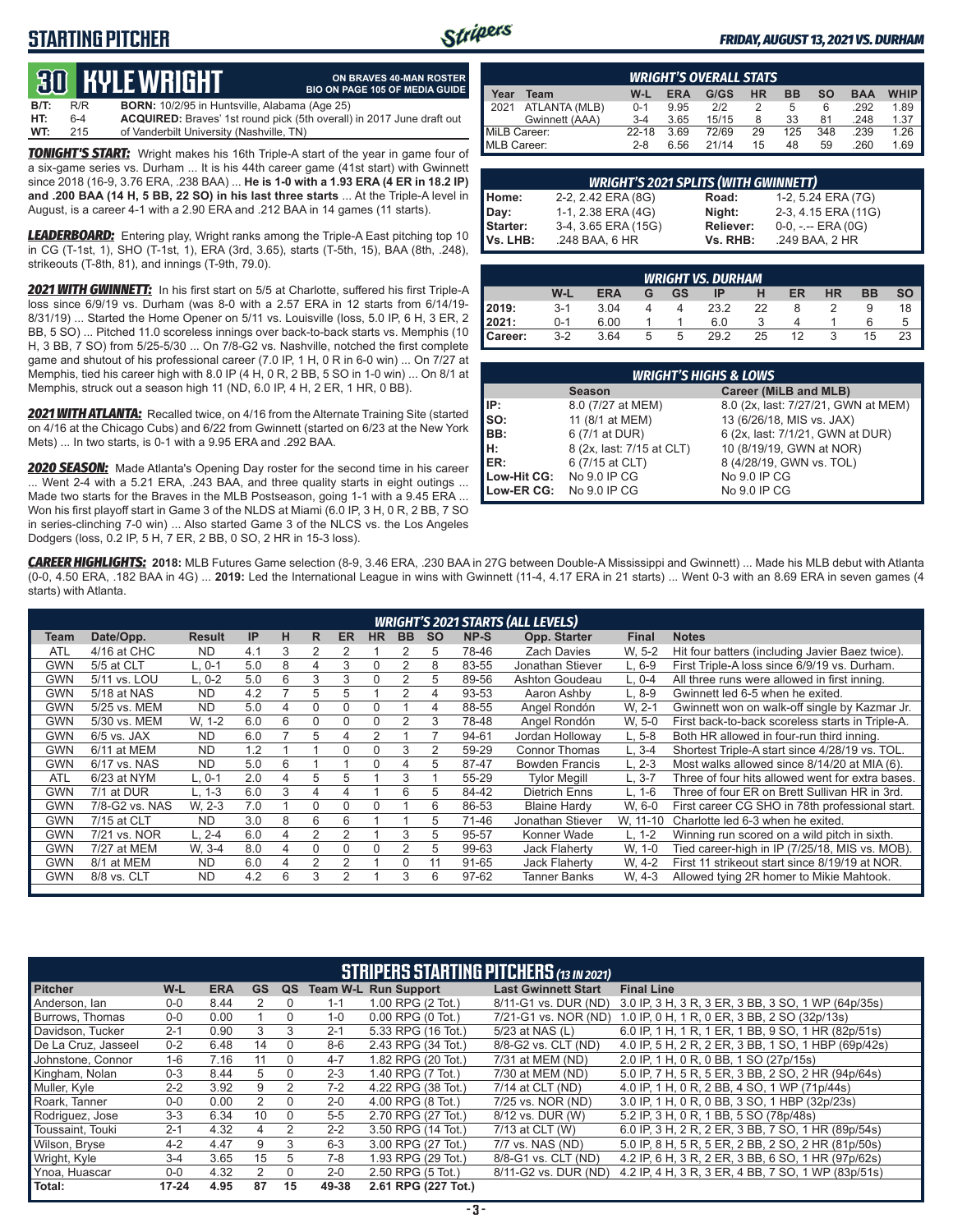#### **BULLPEN**



#### *FRIDAY, AUGUST 13, 2021 VS. DURHAM*

| STRIPERS PITCHING BREAKDOWN |                                                             |            |           |     |     |           |           |           |            |  |  |
|-----------------------------|-------------------------------------------------------------|------------|-----------|-----|-----|-----------|-----------|-----------|------------|--|--|
|                             | W-L                                                         | <b>ERA</b> | IP        | R   | ER  | <b>HR</b> | <b>BB</b> | <b>SO</b> | <b>BAA</b> |  |  |
| Starters:                   | $17 - 24$                                                   | 4.95       | 369.1     | 215 | 203 | 55        | 151       | 370       | .259       |  |  |
| <b>Relievers:</b>           | $32 - 14$                                                   | 3.21       | 381.1     | 152 | 136 | 42        | 142       | 448       | .220       |  |  |
| Total:                      | 49-38                                                       | 4.06       | 750.2 367 |     | 339 | 97        | 293       |           | 818 240    |  |  |
|                             | Saves/Opp: 19/32 (59.4%) Holds: 37 IR/Scored: 62/23 (37.1%) |            |           |     |     |           |           |           |            |  |  |

|            | <b>PITCHING BY MONTH</b>                                                         |      |       |     |     |    |     |     |      |  |  |  |  |  |  |
|------------|----------------------------------------------------------------------------------|------|-------|-----|-----|----|-----|-----|------|--|--|--|--|--|--|
|            | W-L<br><b>HR</b><br><b>BB</b><br><b>SO</b><br><b>BAA</b><br>ERA<br>IP<br>ER<br>R |      |       |     |     |    |     |     |      |  |  |  |  |  |  |
| May:       | $14 - 10$                                                                        | 3.50 | 211.0 | 90  | 82  | 28 | 65  | 240 | 222  |  |  |  |  |  |  |
| June:      | $9 - 16$                                                                         | 4.55 | 213.2 | 115 | 108 | 26 | 94  | 223 | 263  |  |  |  |  |  |  |
| July:      | $17 - 11$                                                                        | 4.50 | 242.0 | 131 | 121 | 37 | 100 | 261 | .240 |  |  |  |  |  |  |
| August:    | $9 - 1$                                                                          | 3.00 | 84.0  | 31  | 28  | 6  | 34  | 94  | 224  |  |  |  |  |  |  |
| September: |                                                                                  |      |       |     |     |    |     |     |      |  |  |  |  |  |  |

|                     | RELIEF SUMMARY (CURRENT STRIPERS ONLY, GWINNETT STATS ONLY) |            |    |           |                |        |              |                    |                                                              |                         |
|---------------------|-------------------------------------------------------------|------------|----|-----------|----------------|--------|--------------|--------------------|--------------------------------------------------------------|-------------------------|
| <b>Pitcher</b>      | W-L                                                         | <b>ERA</b> | G  | <b>GF</b> | HLD            | SV/OPP | <b>IR/RS</b> | <b>Last Outing</b> | <b>Last Final Line</b>                                       | <b>Scoreless Streak</b> |
| Arano, Victor       | 1-1                                                         | 3.09       | 22 |           | 4              | 1/3    | 3/0          | 8/11-G2 vs. DUR    | Hold, 0.2 IP, 0 H, 0 R, 0 BB, 2 SO (7p/6s)                   | 6G (6.2 IP)             |
| Biddle, Jesse (L)   | $0 - 1$                                                     | .69        | 21 |           | 4              | 0/1    | 9/3          | 8/12 vs. DUR       | Hold, 1.1 IP, 0 H, 0 R, 0 BB, 2 SO (19p/11s)                 | 6G (6.2 IP)             |
| Bradford, Chasen    | $4 - 0$                                                     | 3.99       | 26 | 3         | 6              | 0/1    | 2/2          | 8/12 vs. DUR       | Hold, 1.0 IP, 2 H, 0 R, 0 BB, 0 SO (11p/8s)                  | 1G (1.0 IP)             |
| Burrows, Thomas (L) | $2 - 0$                                                     | 2.59       | 23 |           | 3              | 0/0    | 15/6         |                    | 8/11-G1 vs. DUR 2.0 IP, 0 H, 0 R, 2 BB, 3 SO (40p/22s)       | 4G (5.0 IP)             |
| De La Cruz, Jasseel | $1 - 0$                                                     | .93        |    |           |                | 0/0    | 0/0          | 7/10 vs. NAS       | 3.0 IP, 0 H, 0 R, 3 BB, 3 SO (49p/28s)                       | 2G (4.0 IP)             |
| Flaa, Jay           | $1 - 1$                                                     | 5.31       | 20 | 5         |                | 1/1    | 2/0          | 8/6 vs. CLT        | 1.0 IP, 0 H, 0 R, 1 BB, 0 SO (16p/9s)                        | 4G (4.0 IP)             |
| Horacek, Mitch (L)  | $1 - 2$                                                     | 4.80       | 13 | 3         | $\blacksquare$ | 0/0    | 3/3          | 8/5 vs. CLT        | 1.0 IP, 0 H, 0 R, 0 BB, 2 SO (11p/7s)                        | 2G (2.0 IP)             |
| Johnstone, Connor   | $2 - 0$                                                     | .53        | 12 |           | $\blacksquare$ | 0/0    | 8/5          | 8/5 vs. CLT        | 0.2 IP, 1 H, 0 R, 0 BB, 0 SO (12p/9s)                        | 3G (2.1 IP)             |
| Kelley, Trevor      | $2 - 2$                                                     | 1.65       | 24 |           | 5              | 0/2    | 5/1          |                    | 8/11-G2 vs. DUR Win, 0.2 IP, 1 H, 0 R, 1 BB, 2 SO (22p/12s)  | 4G (3.2 IP)             |
| Kingham, Nolan      | $0 - 1$                                                     | 21.00      |    |           |                | 0/1    | 0/0          | 8/5 vs. CLT        | Loss, 3.0 IP, 7 H, 7 R, 7 ER, 0 BB, 4 SO, 2 HR (64p/52s)     | -1G                     |
| Lee, Dylan (L)      | $3-1$                                                       | .89        | 24 | 5         | 5              | 0/1    | 3/0          |                    | 8/11-G1 vs. DUR 1.0 IP, 0 H, 0 R, 1 BB, 1 SO (12p/5s)        | 3G (4.0 IP)             |
| Lopez, Yoan         | $3 - 2$                                                     | 3.15       | 20 | 6         | 3              | 1/2    | 4/2          |                    | 8/11-G2 vs. DUR Save, 1.0 IP, 0 H, 0 R, 3 BB, 2 SO (28p/14s) | 7G (7.1 IP)             |
| Newcomb, Sean (L)   | $2 - 0$                                                     | 2.45       | 10 | 8         |                | 2/2    | 0/0          | 8/12 vs. DUR       | Save, 1.0 IP, 1 H, 0 R, 0 BB, 0 SO (14p/11s)                 | 3G (4.0 IP)             |
| Roark, Tanner       | $4 - 1$                                                     | 3.38       | 15 |           |                | 1/2    | 0/0          | 8/8-G2 vs. CLT     | Win, 1.2 IP, 0 H, 0 R, 0 BB, 2 SO (16p/11s)                  | 1G (1.2 IP)             |
| Rodriguez, Jose     | $0 - 0$                                                     | 3.60       |    |           |                | 0/0    | 0/0          | 5/26 vs. MEM       | 1.0 IP, 2 H, 1 R, 1 ER, 0 BB, 1 SO, 1 HR (13p/10s)           | $-2G$                   |

| <b>SCORELESS INNINGS STREAKS (10-PLUS INNINGS)</b> |         |                    |                       |  |  |  |  |
|----------------------------------------------------|---------|--------------------|-----------------------|--|--|--|--|
| <b>Pitcher</b>                                     | Length  | <b>Dates</b>       | <b>Stats</b>          |  |  |  |  |
| Bradford, C.                                       | 16.0 IP | 5/7-6/13 (10G)     | 1-0, 6 H, 3 BB, 12 SO |  |  |  |  |
| Wright, K                                          | 12.0 IP | $5/25 - 6/5$ (3GS) | 1-0, 11 H, 3 BB, 8 SO |  |  |  |  |
| Roark, T.                                          | 11.0 IP | $6/4 - 6/20$ (5G)  | 1-0, 8 H, 4 BB, 11 SO |  |  |  |  |

## **54 VICTOR ARANO** *- RHP - 26 YRS - COSAMALOAPAN, MEXICO*

- **• 2021 with GWN: Is 1-0 with a 0.00 ERA (0 ER in 6.2 IP) and .174 BAA (4 H, 1 BB, 12 SO) in 6G since 7/15** ... **5/14 vs. LOU:** Earned GWN's first save of 2021 (1.0 IP, 1 H) ... **8/1 at MEM:** Earned first win (2.0 IP, 2 H, 0 R, 1 SO in 4-2 win).
- **• 2021 with ATL:** Recalled on 5/8, but did not pitch ... Optioned on 5/10 ... DFA'd and outrighted to Gwinnett on 6/6.
- **• 2020:** Was a member of Philadelphia's 60-man player pool, but spent the entire year at the Alternate Site in Lehigh Valley ... DFA'd by the Phillies on 1/18.
- **• 2019:** Limited to just 6G with Triple-A Lehigh Valley (2-0, 0.00 ERA in 3G) and Philadelphia (1-0, 3.86 ERA in 3G) ... Was on injured list from 4/20-end of season (right elbow inflammation).
- **• Acquired:** Claimed off waivers from Philadelphia (1/22/21) ... Originally signed by the Los Angeles Dodgers as a non-drafted free agent (4/4/13).
- **• MLB Career:** 3-2, 2.65 ERA, .224 BAA, 3 SV in 73G with Philadelphia (2017-19).

#### **48 JESSE BIDDLE** *- LHP - 29 YRS - PHILADELPHIA, PA*

- **• 2021 with GWN: Since 6/23, is 0-0 with a 0.69 ERA (1 ER in 13.0 IP) and .245 BAA (12 H, 9 BB, 26 SO) in 13G**.
- **• 2021 with ATL:** Had his contract selected on 4/17, pitched in 8G with the Braves (0-0, 8.44 ERA, 10 ER in 10.2 IP) ... DFA'd on 5/17, outrighted to Gwinnett on 5/19. **• Spring Training:** 0-0, 3.00 ERA, .257 BAA, 2 SV in 9G with Cincinnati ... Released
- on 3/26 after re-signing as MiLB FA on 12/11/20.
- **• 2020:** Opened the year at Cincinnati's Alternate Training Site ... Contract selected on 8/25 (0-0, 0.00 ERA, 0 ER in 0.2 IP in 1G) ... Placed on 10-day injured list on 8/29 (left shoulder impingement) and missed the remainder of the year.
- **• Acquired:** MiLB FA (4/2/21) ... Originally Philadelphia's 1st-round pick (27th overall) in 2010 out of Germantown Friends High School (Philadelphia, PA).
- **• MLB Career:** 6-2, 5.07 ERA, .261 BAA, 1 SV in 99G with ATL (2018-19, 2021), SEA (2019), TEX (2019), CIN (2020).

## **28 CHASEN BRADFORD** *- RHP - 32 YRS - LAS VEGAS, NV*

- **• 2021 with GWN: All 4 of his wins (4-0) have been 2.0-IP outings:** 5/15 vs. LOU (1 H, 0 R, 2 SO), 6/16 vs. NAS (3 H, 1 ER, 3 SO), 6/24 at NOR (0 H, 0 R, 1 BB, 3 SO), and 7/31 at MEM (2.0 IP, 1 H, 1 ER, 1 SO) ... **5/7-6/13:** Posted team-best 16.0-IP scoreless streak over 10G (6 H, 3 BB, 12 SO).
- **• 2020:** Re-signed by Seattle to an MiLB deal on 1/15, but was not included on the Mariners' 60-man player pool ... Did not play.
- **• 2019:** Split time between Seattle (0-0, 4.86 ERA, 1 SV in 12G) and Triple-A Tacoma (0-0, 6.75 ERA, 1 SV in 5G).
- **• Acquired:** MiLB FA (3/15/21) ... Originally the New York Mets' 35th round pick in 2011 out of the University of Central Florida.
- **• MLB Career:** 7-0, 3.89 ERA, .253 BAA, 1 SV in 86G with NYM, SEA (2017-19).

|                | <b>PITCHER AWARDS &amp; HONORS</b>  |                         |
|----------------|-------------------------------------|-------------------------|
| <b>Pitcher</b> | <b>Award/Date</b>                   | <b>Stats</b>            |
| Wilson, B.     | AAA East Pitcher of Week (6/28-7/4) | 0-0, 7.0 IP, 0 ER, 7 SO |

## **49 THOMAS BURROWS** *- LHP - 26 YRS - FLORENCE, AL*

- **• 2021 with GWN: Is 1-0 with a 0.98 ERA (2 ER in 18.1 IP) and .145 BAA (9 H, 12 BB, 27 SO) in 14G since 6/20** ... **6/20-7/2:** Struck out 12 over 7.0 scoreless IP (3 H, 1 BB) in 5G ... **7/15 at CLT:** Improved to 2-0 (1.0 IP, 0 H, 0 R, 0 BB, 1 SO) in 11-10 win ... **7/21-G2 vs. NOR:** Made the first start of his pro career (ND, 1.0 IP, 0 H, 1 R, 0 ER, 3 BB, 2 SO).
- **• MLB.com Prospect Rankings:** #20 (Braves Top 30).
- **• 2020:** Was an NRI to Spring Training, but not included on 60-man player pool.
- **• 2019:** Went 2-4 with a 4.42 ERA, .221 BAA, and 7 saves (7-for-9) in 43G between Double-A Mississippi and Gwinnett ... Stranded 16 of 17 inherited runners with the Stripers (94.1%) ... Won Atlanta's Bill Lucas Award for community service.
- **• Acquired:** Via trade with Seattle (1/11/17) ... Originally the Mariners' 4th-round pick in 2016 out of the University of Alabama.

#### **45 JAY FLAA** *- RHP - 29 YRS - BISMARCK, ND*

- **• 2021 with GWN: 5/13-6/24:** Did not allow an ER over his first 10G (1 R in 11.0 IP, 7 H, 9 BB, 15 SO, .171 BAA) ... **7/18 at CLT:** Earned his first save with GWN, tossing 1.0 IP (1 H, 1 ER, 0 BB, 2 SO) in a come-from-behind 13-12 victory ... **8/3 vs. CLT:** Earned first win with GWN (1.0 IP, 1 H, 0 R, 1 BB, 1 SO in 4-2 win).
- **• 2021 with ATL:** From 5/23-5/30, went 0-0 with a 27.00 ERA (4 ER in 1.1 IP) in 1G Outrighted to Gwinnett on 7/13.
- **• 2021 with BAL:** Selected by Baltimore on 4/26 and made his MLB debut on 4/27 vs. the NY Yankees (1.1 IP, 2 BB, 1 SO, struck out Aaron Judge) ... Optioned on 4/28, appeared in 1G with Triple-A Norfolk (0-0, 16.20) ... DFA'd on 5/8.
- **• Spring Training:** 0-0, 3.38 ERA, .200 BAA, 0 SV in 3G with Baltimore.
- **• 2020:** Was not on Baltimore's 60-man player pool, did not play.
- **• 2019:** Went 2-5 with a 4.69 ERA, .256 BAA, and 5 SV in 40G (3 starts) between Double-A Bowie and Norfolk (2-3, 5.24 ERA, 4 SV in 29G during Triple-A debut).
- **• Acquired:** Claimed off waivers from Baltimore (5/11/21) ... Originally the Orioles' 6th-round pick in 2015 out of North Dakota State University (Fargo, ND).
- **• MLB Career:** 0-0, 13.50 ERA, .300 BAA in 2G with Baltimore, Atlanta (2021).

### **59 MITCH HORACEK** *- LHP - 29 YRS - LITTLETON, CO*

- **• 2021 Season:** Opened the year with GWN, going 1-2 with a 4.76 ERA and .250 BAA in 10G ... Was on the Development List from 5/25-5/30 and 6/2-6/15 ... Transferred to Advanced-A Rome on 7/9 and went 1-0 with a 2.25 ERA and .167 BAA in 4G ... Rejoined the Stripers on 7/20.
- **• 2020:** Signed with Minnesota, but was not on the Twins' 60-man player pool.
- **• 2019:** Pitched for both Double-A Hartford (4-0, 2.48 ERA in 34G) and Triple-A Albuquerque (1-1, 18.75 ERA in 12G) in the Colorado Rockies organization.
- **• Acquired:** MiLB FA (3/25/21) ... Originally Baltimore's 9th-round pick in 2013 out of Dartmouth College (Hanover, NH).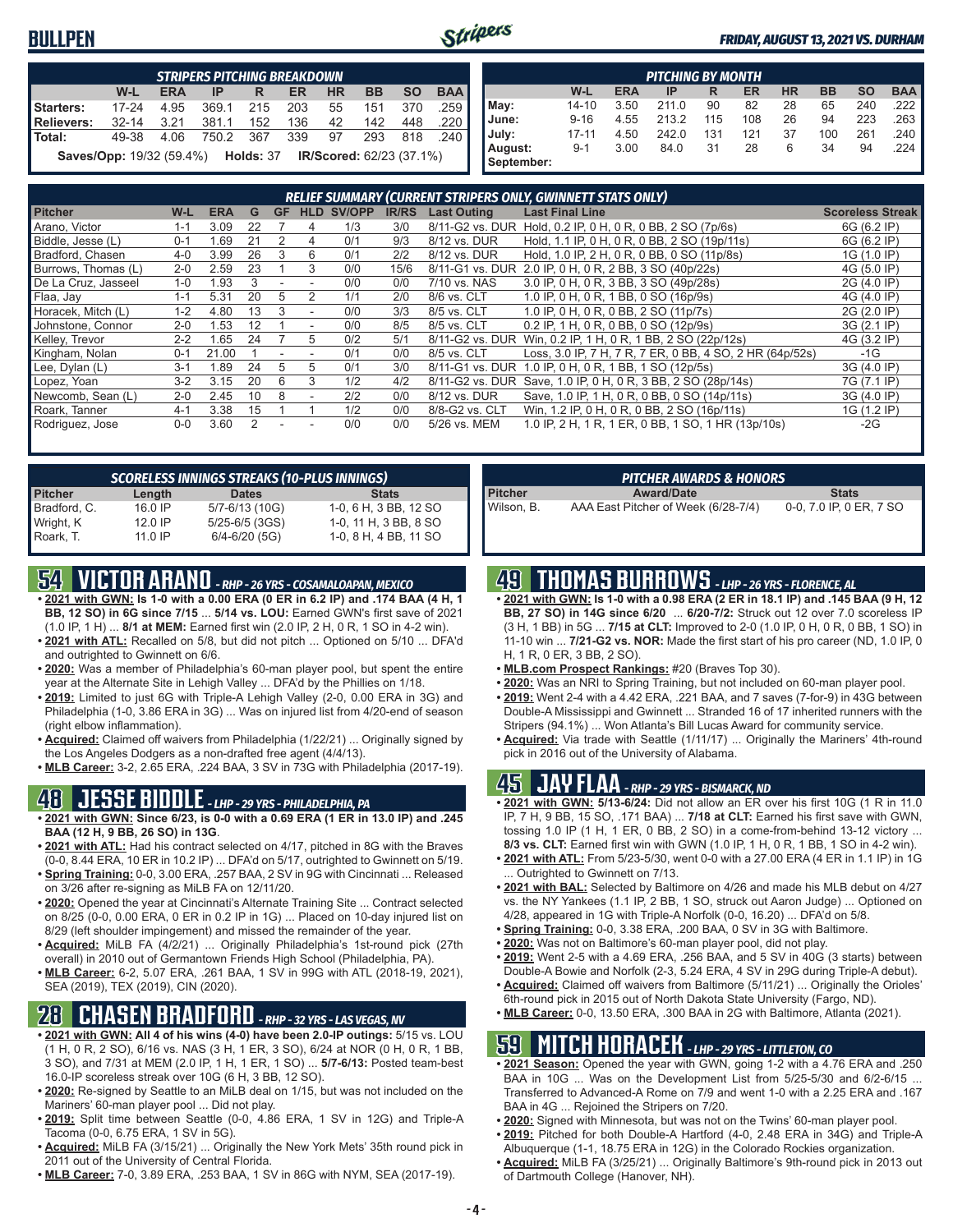# **BULLPEN**

### **51 CONNOR JOHNSTONE** *- RHP - 26 YRS - SAN DIEGO, CA*

- **• 2021 with GWN: Is 2-0 with a 1.53 ERA and .133 BAA in 12G in relief** (1-6, 7.16 ERA, .313 BAA in 11 starts) ... **5/4-5/8:** Threw 8.0 scoreless IP over his first 2 outings, including a 5.0-inning spot start (win, 1 H, 0 BB, 5 SO) on 5/8 at CLT.
- **• Spring Training:** 0-1, 4.76 ERA, .273 BAA, 1 SV in 6G with Atlanta (NRI).
- **• 2020:** Was an NRI to Braves Spring Training, but not on 60-man player pool.
- **• 2019:** With Double-A Mississippi and Gwinnett, went 7-4 with a 4.24 ERA, .296 BAA, and 1 SV in 35G (7 starts) ... His 7 wins ranked T-8th in the Braves org.
- **• Acquired:** Braves 21st-round pick in 2017 out of Wake Forest University.
- **• Local Product:** Played baseball at Roswell High School (Roswell, GA).

## **43 TREVOR KELLEY** *- RHP - 27 YRS - PROVIDENCE, RI*

- **• 2021 with GWN: Is 2-0 with a 0.00 ERA (1 R, 0 ER in 10.2 IP) and .084 BAA (4 H, 5 BB, 16 SO) over 10G since 7/11** ... **5/12-6/27:** Allowed runs in just 2 of 13G for a 1.72 ERA (3 ER in 15.2 IP, 13 H, 6 BB, 15 SO, .241 BAA).
- **• Spring Training:** Did not pitch in Chicago Cubs' MLB camp ... Released on 4/23. **• 2020:** Pitched in 4G with Philadelphia, going 0-0 with a 10.80 ERA ... Outrighted on 8/14 and spent the rest of the season at the Phillies Alternate Site.
- **• 2019:** In 52G with Triple-A Pawtucket, went 5-5 with a 1.79 ERA, .216 BAA, and 12 SV ... Was an International League Midseason and Postseason All-Star and a *Baseball America* Triple-A All-Star ... Led IL in appearances and was T-1st in saves ... Made MLB debut on 7/2 at Toronto and logged 10G with Boston (0-3, 8.64 ERA).
- **• Acquired:** MiLB FA (4/28/21) ... Originally Boston's 36th-round pick in 2015 out of the University of North Carolina at Chapel Hill.
- **• MLB Career:** 0-3, 9.26 ERA, .347 BAA, 0 SV in 14G with BOS (2019), PHI (2020).

### **58 DYLAN LEE** *- LHP - 27 YRS - DINUBA, CA*

- **• 2021 with GWN: Is 1-1 with a 0.00 ERA (1 R, 0 ER in 8.1 IP) and .143 BAA (4 H, 2 BB, 8 SO) in 7G since 7/18** ... **5/4 at CLT:** Earned the win in his Stripers' debut (2.0 IP, 1 H, 1 R, 0 ER, 0 BB, 3 SO in 10-9 win in 12 innings) ... **6/11 at MEM:** Recorded his first pro hit, a double (1-for-2, R) ... **5/26-7/9:** Had a 1.65 ERA (3 ER in 16.1 IP, 9 H, 2 BB, 12 SO) and .161 BAA over 12G.
- **• Spring Training:** 0-0, 0.00 ERA, 0 SV in 2G with Miami ... Released on 3/29.
- **• 2020:** Was a non-roster invite to Marlins Spring Training, but was not on Miami's 60-man player pool ... Did not play.
- **• 2019:** Logged 45G between Double-A Jacksonville (0-3, 1.91 ERA, .176 BAA, 13 SV in 32G) and Triple-A New Orleans (1-3, 4.71 ERA, .329 BAA, 0 SV in 13G).
- **• Acquired:** MiLB FA (4/15/21) ... Originally Miami's 10th-round pick in 2016 out of Cal State Fresno (Fresno, CA).

## **55 YOAN LOPEZ** *- RHP - 28 YRS - NUEVA GERONA, CUBA*

- **• 2021 with GWN:** Has a pair of wins in extra innings, 6/9-G2 at MEM (1.0 IP, 1 H, 0 R in 3-1 win in 8 innings) and 6/18 vs. NAS (1.0 IP, 2 H, 1 R, 0 ER, 1 SO in 8-7 win in 10 innings) ... **8/11-G2 vs. DUR:** Tallied his first save with the Stripers (1.0 IP, H, 0 R, 3 BB, 2 SO), leaving bases loaded in 5-3 win.
- **• 2021 with ARI:** Began the season on Arizona's Opening Day roster ... In 2 stints, went 0-0 with a 6.57 ERA (9 ER in 12.1 IP) and 0 SV (0-for-3) in 13G ... DFA'd on 5/20, traded to Atlanta on 5/22 and optioned to Gwinnett.
- **• Spring Training:** 1-0, 4.91 ERA, .214 BAA, 0 SV in 8G with Arizona.
- **• 2020:** In 20G with Arizona, went 0-1 with a 5.95 ERA, .269 BAA, and 2 holds.
- **• 2019:** Set MLB career highs in G (70) and holds (21), going 2-7 with a 3.41 ERA, .232 BAA, and 1 SV (1-for-4) with the D-backs.
- **• Acquired:** Via trade with Arizona in exchange for CF Deivi Estrada (5/22/21) ... Originally signed by the D-backs as a NDFA out of Cuba (1/16/15).
- **• MLB Career:** 2-8, 4.25 ERA, .252 BAA, 1 SV in 113G with Arizona (2018-21).

### **34 SEAN NEWCOMB** *- LHP - 28 YRS - BROCKTON, MA*

- **• 2021 with GWN:** Has been optioned 3 times, on 5/5, 6/30, and 7/31 ... **5/6-7/3:** Struck out 8 over 3.0 scoreless IP (1 H, 1 BB) in 3G ... **7/16 at CLT:** Struck out the side in 9th for his first career save with GWN (1.0 IP, 0 H, 0 R, 1 HB) ... **8/6 vs. CLT:** Struck out 4 over 2.0 IP (2 H, 0 R) in 10th and 11th for the win in 4-3 victory ... **8/12 vs. DUR:** Finished off 6-hit shutout with 2nd save (1.0 IP, 1 H, 0 R).
- **• Gwinnett Career:** 7-4, 2.72 ERA, 2 SV, .208 BAA in 25G (14GS) since 2017.
- **• 2021 with ATL:** In 26G in relief, is 2-0 with a 5.68 ERA, .250 BAA, and 1 SV.
- **• 2020:** Made just 4 starts with the Braves (0-2, 11.20 ERA) ... Spent most of the year at the Alternate Training Site at Coolray Field.
- **• Acquired:** Via trade with the Los Angeles Angels in exchange for SS Andrelton Simmons (11/12/15) ... Originally the Angels' 1st-round pick (15th overall) in 2014 out of the University of Hartford (West Hartford, CT).
- **• MLB Career:** 24-23, 4.27 ERA, .243 BAA, 2 SV in 135G (57GS) with Atlanta (2017-21) ... In 6G during the 2018-19 Postseasons, went 1-0 with a 1.08 ERA.

## **57 TANNER ROARK** *- RHP - 34 YRS - WILMINGTON, IL*

- **• 2021 with GWN: In 8G (2 starts) since 7/4, is 3-0 with a 1.72 ERA (3 ER in 15.2 IP), 1 save, and .173 BAA (9 H, 5 BB, 19 SO)** ... **6/4-6/20:** Pitched 11.0 scoreless innings over 5G (8 H, 4 BB, 11 SO, .205 BAA) ... **7/13 at CLT:** Notched his first save since 2015 with WAS (2.0 IP, 3 H, 1 ER, 0 BB, 2 SO in 5-3 win).
- **• 2021 with ATL:** Contract selected on 6/24, but did not pitch before being optioned back to Gwinnett on 6/27.
- **• 2021 with TOR:** Was on Toronto's Opening Day roster, went 0-1 with a 6.43 ERA in 3G (1 start) ... Released by the Blue Jays on 5/3.
- **• Spring Training:** 2-1, 8.44 ERA, .295 BAA in 4 starts with Toronto.
- **• 2020:** Made 11 starts with the Blue Jays, going 2-3 with a 6.80 ERA and .309 BAA.
- **• 2019:** Went 10-10 with a 4.35 ERA and .275 BAA in 31 starts with CIN and OAK.
- **• Acquired:** MiLB FA (5/10/21) ... Originally Texas's 25th-round pick in 2008 out of the University of Illinois at Urbana-Champaign.
- **• MLB Career:** 76-68, 3.85 ERA, .254 BAA, 1 SV in 227G (184 starts) with WSH, CIN, OAK, TOR (2013-21) ... Pitched in 2014 and 2016 Postseasons with Nationals (0-1, 3.86 ERA in 3G, 1 start).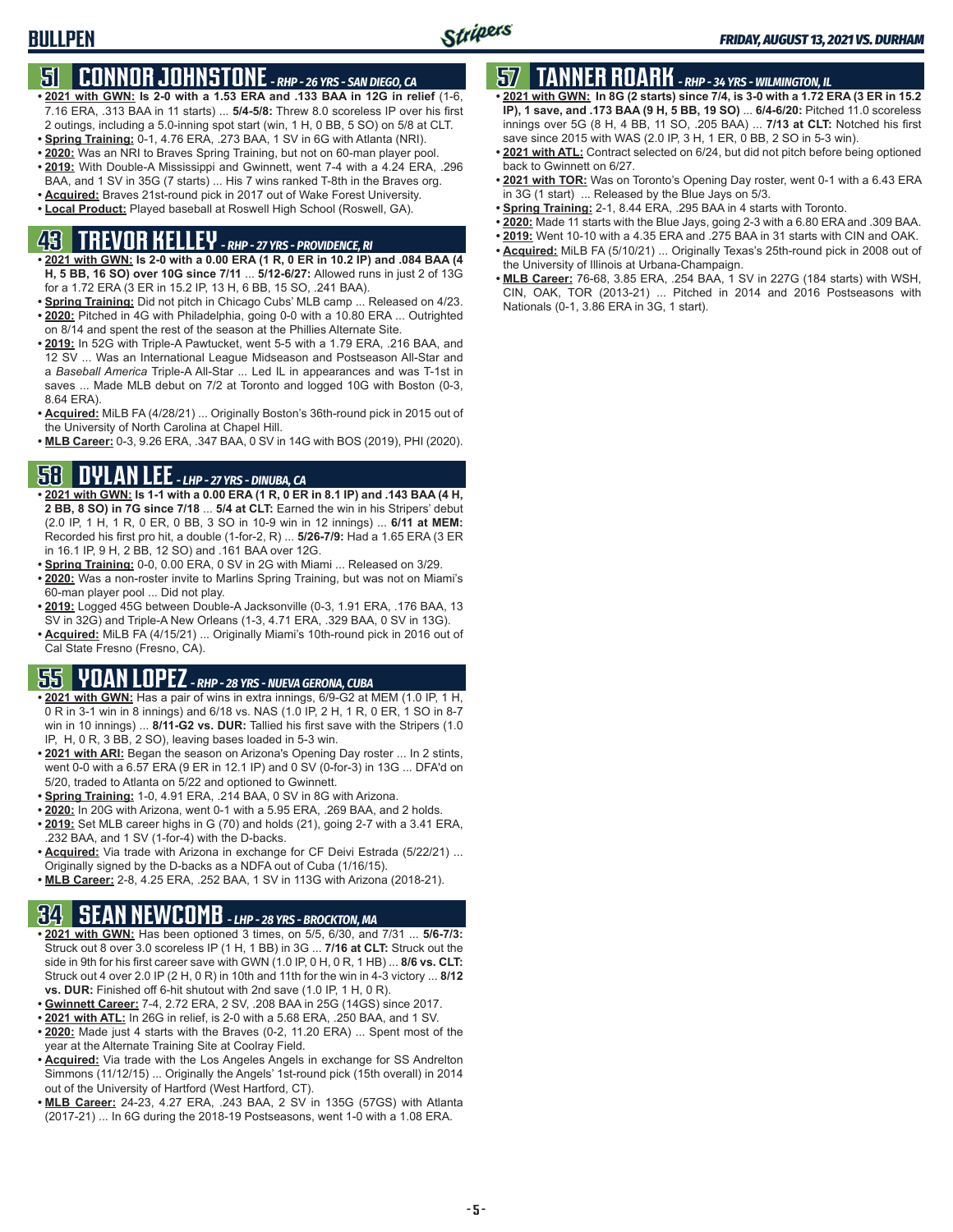| <b>OFFENSE</b> |                                                                      |                                                          | Stripers |  |  |  |  |  | <b>FRIDAY, AUGUST 13, 2021 VS. DURHAM</b> |
|----------------|----------------------------------------------------------------------|----------------------------------------------------------|----------|--|--|--|--|--|-------------------------------------------|
| TOTAL:         | 253, 117 HR, 772 OPS RISP:                                           | 263, 34 HR, 811 OPS RUNS/INNING: 1 2 3 4 5 6 7 8 9 X TOT |          |  |  |  |  |  |                                           |
| Vs. LHP:       | 253, 46 HR, 791 OPS RISP/20:                                         | 256, 16 HR, 793 OPS Stripers:                            |          |  |  |  |  |  | 69 44 43 48 52 46 59 48 36 13 458         |
|                | Vs. RHP: 253, 71 HR, 762 OPS LOADED: 321, 7 HR, 1.016 OPS Opponents: |                                                          |          |  |  |  |  |  | 56 45 48 45 34 45 36 26 18 14 367         |

|            | <b>HOME RUNS</b><br><b>MULTI-GAMES</b> |                |                |                          |                |                          |                |                        |                                                     |                |                |                          |
|------------|----------------------------------------|----------------|----------------|--------------------------|----------------|--------------------------|----------------|------------------------|-----------------------------------------------------|----------------|----------------|--------------------------|
| Player     | 1 <sub>R</sub>                         | 2R             | 3R             | <b>GS</b>                | Tot.           |                          |                | Off LH Off RH Team W-L | Last HR with Gwinnett (Regular Season)              | <b>Hit</b>     | <b>RBI</b>     | <b>HR</b>                |
| Almonte    | 2                                      |                |                |                          | 3              |                          | 2              | $3-0$                  | 5/30/21 vs. MEM, 1R (RH Connor Jones)               | 8              | 5              |                          |
| Arcia      | 11                                     | 5              | ۰              | $\overline{\phantom{0}}$ | 16             |                          | 9              | $9 - 4$                | 8/11/21-G2 vs. DUR, 2R (RH Chris Ellis), 2nd of Gm. | 19             | 10             | $\overline{2}$           |
| Brugman    |                                        |                |                |                          |                |                          |                | $0 - 0$                |                                                     |                | $\sim$         |                          |
| Camargo    | $\overline{4}$                         | Δ              | $\overline{2}$ |                          | 10             | 5                        | 5              | $6 - 3$                | 8/4/21 vs. CLT, 3R (RH Mike Wright Jr.)             | 21             | 10             | 1                        |
| Casteel    |                                        | 3              |                |                          | 4              | $\overline{2}$           | 2              | $3 - 1$                | 8/8/21-G2 vs. CLT, 2R (RH Jimmy Lambert)            | 6              | 6              |                          |
| Contreras  | 4                                      | 3              |                | $\overline{\phantom{a}}$ | 8              |                          | $\overline{7}$ | $7 - 1$                | 7/29/21 at MEM, 2R (RH Angel Rondon)                | 8              | $\overline{7}$ |                          |
| d'Arnaud   |                                        |                | ۰              | ٠                        |                |                          |                | $0 - 0$                |                                                     |                | ۰              | ٠                        |
| Demeritte  | $\overline{7}$                         | 3              |                | 3                        | 13             | 6                        | 7              | $12 - 1$               | 8/8/21-G2, 2R (RH Ofreidy Gomez)                    | 11             | 9              |                          |
| Ervin      | 3                                      | 2              |                | ٠                        | 6              | $\Delta$                 | 2              | $4 - 2$                | 7/14/21 at CLT, 1R (LH Hunter Schryver)             | $\overline{7}$ | $\overline{7}$ | $\sim$                   |
| Goins      | $\overline{2}$                         |                |                |                          | 3              |                          | $\overline{2}$ | $2 - 1$                | 8/11/21-G2 vs. DUR, 1R (RH Chris Ellis)             | 12             | 6              |                          |
| Gore       |                                        |                | ٠              |                          | ۰              |                          |                | $0 - 0$                |                                                     | 3              | $\overline{a}$ |                          |
| Heredia    | $\sim$                                 |                | ٠              | ٠                        | ۰              |                          |                | $0 - 0$                |                                                     |                | ۰              |                          |
| Inciarte   | $\sim$                                 |                |                | $\overline{\phantom{a}}$ |                |                          |                | $0 - 0$                |                                                     | ٠              | ٠              |                          |
| Jackson    | 4                                      | 4              |                | 2                        | 11             | 8                        | 3              | $5-2$                  | 7/28/21, 1R (LH Matthew Liberatore), 2nd of Gm.     | 11             | 10             | 3                        |
| Kazmar Jr. | 5                                      | $\overline{2}$ |                |                          | 8              | $\overline{2}$           | 6              | $5 - 3$                | 8/8/21-G1 vs. CLT, 1R (RH Ryan Burr)                | 6              | 5              |                          |
| Kipnis     | $\overline{2}$                         | $\overline{2}$ |                | ۰                        | 5              |                          | 5              | $4 - 1$                | 7/14/21 at CLT, 1R (RH Ofreidy Gomez)               | 10             | 7              | ٠                        |
| Lucrov     |                                        |                |                |                          | $\overline{2}$ |                          | $\overline{2}$ | $1 - 1$                | 6/10/21 at MEM, 3R (RH Grant Black)                 | 4              | 3              | ٠                        |
| Martinez   |                                        |                |                |                          |                |                          |                | $0 - 0$                |                                                     | $\overline{2}$ |                |                          |
| Morales    | $\overline{\phantom{a}}$               |                |                | $\overline{\phantom{a}}$ |                | $\overline{\phantom{a}}$ |                | $1 - 0$                | 5/7/21 at CLT, 3R (RH Joe De Carlo)                 |                |                | $\overline{\phantom{a}}$ |
| Pache      | $\overline{ }$                         |                |                | ÷                        | 9              | 3                        | 6              | $6 - 2$                | 8/11/21-G2 vs. DUR, 1R (RH Chris Ellis)             | 11             | $\overline{7}$ | $\overline{ }$           |
| Rosario    |                                        |                |                |                          |                |                          |                | $0 - 0$                |                                                     |                | ۰              |                          |
| Sanchez    | 4                                      | $\overline{2}$ |                |                          | $\overline{ }$ | 3                        | 4              | $4 - 2$                | 8/12/21 vs. DUR, 1R (RH Tobias Myers)               | 8              | 6              | $\overline{A}$           |
| Snider     | $\overline{2}$                         |                | ۰              | ۰                        | 3              |                          | 3              | $3-0$                  | 7/15/21 at CLT, 2R (RH Connor Sadzeck)              | 3              | 3              |                          |
| Unroe      | $\overline{\phantom{a}}$               |                | ٠              | ۰                        | ٠              |                          |                | $0-0$                  | 7/19/19 vs. ROC, 1R (RH Drew Hutchison)             | ۰              | ٠              | $\overline{\phantom{a}}$ |
| Waters     | 4                                      | $\mathcal{P}$  | $\overline{2}$ |                          | 8              | 4                        | 4              | $4 - 3$                | 7/24/21 vs. NOR, 1R (RH Eric Hanhold)               | 18             | 6              | $\overline{A}$           |
| Total:     | 62                                     | 35             | 13             |                          | 117            |                          |                |                        |                                                     |                |                |                          |

|                                                                     |                                       |    |                   |                | <b>HOME RUN VARIANTS</b>          |            |           |               |            |            |            |                     |                | <b>PINCH HITTERS</b> |                                              |              |             |             |
|---------------------------------------------------------------------|---------------------------------------|----|-------------------|----------------|-----------------------------------|------------|-----------|---------------|------------|------------|------------|---------------------|----------------|----------------------|----------------------------------------------|--------------|-------------|-------------|
| Back-to-Back Homers (3x):                                           |                                       |    |                   |                |                                   |            |           |               |            |            | Player     | AVG.                | <b>AB</b>      | н                    | 2B                                           | 3B           | <b>HR</b>   | <b>RBI</b>  |
| Almonte (GS) / Snider, 5/7 at CLT (1st Inning)                      |                                       |    |                   |                |                                   |            |           |               |            |            | Almonte    | 1.000               |                |                      | 0                                            | $\Omega$     | 0           | 2           |
| Jackson (2R) / Contreras, 7/14 at CLT (1st Inning)                  |                                       |    |                   |                |                                   |            |           |               |            |            | Arcia      | $---$               | $\mathbf 0$    | $\Omega$             | $\Omega$                                     | $\Omega$     | $\mathbf 0$ | 0           |
| Pache (1R) / Arcia (1R), 8/11-G2 vs. DUR (1st Inning)               |                                       |    |                   |                |                                   |            |           |               |            |            | Casteel    | .136                | 22             | 3                    | 1                                            | $\Omega$     | 1           | 4           |
|                                                                     |                                       |    |                   |                |                                   |            |           |               |            |            | Contreras  | .500                | $\overline{2}$ |                      | $\Omega$                                     | $\Omega$     | 0           | 0           |
| Back-to-Back-to-Back Homers (1x):                                   |                                       |    |                   |                |                                   |            |           |               |            | Demeritte  | .400       | 5                   | $\overline{2}$ | 1                    | $\Omega$                                     |              | 1           |             |
| Arcia (2R) / Camargo / Demeritte, 5/8 at CLT (6th Inning)           |                                       |    |                   |                |                                   |            |           |               |            |            | Ervin      | .200                | 10             | $\overline{2}$       | $\Omega$                                     | $\Omega$     | 1           | 3           |
|                                                                     |                                       |    |                   |                |                                   |            |           |               |            |            | Goins      | .000                | $\overline{2}$ | $\Omega$             | $\overline{0}$                               | $\Omega$     | $\mathbf 0$ | 0           |
| Pinch-Hit Homers (3x):<br>Demeritte (1R), 5/12 vs. LOU (7th Inning) |                                       |    |                   |                |                                   |            |           |               |            |            | Gore       | .200                | 5              |                      | $\Omega$                                     | $\Omega$     | $\mathbf 0$ | 0           |
| Casteel (2R), 6/3 vs. JAX (7th Inning)                              |                                       |    |                   |                |                                   |            |           |               |            |            | Jackson    | .000                |                | $\mathbf 0$          | $\Omega$                                     | $\Omega$     | $\mathbf 0$ | $\mathbf 0$ |
| Ervin (2R), 7/7 vs. NAS (6th Inning)                                |                                       |    |                   |                |                                   |            |           |               |            |            | Kazmar Jr. | .000                | $\overline{7}$ | $\mathbf 0$          | $\Omega$                                     | $\Omega$     | $\mathbf 0$ | $\mathbf 0$ |
|                                                                     |                                       |    |                   |                |                                   |            |           |               |            |            | Lee        | .000                |                | $\mathbf 0$          | $\Omega$                                     | $\Omega$     | $\mathbf 0$ | 0           |
| Leadoff (Game) Homers (4x):                                         |                                       |    |                   |                |                                   |            |           |               |            |            | Lucrov     | .000                | 3              | $\mathbf 0$          | $\Omega$                                     | $\Omega$     | $\mathbf 0$ | 0           |
| Waters (2x), 5/19 at NAS, 7/22 vs. NOR                              |                                       |    |                   |                |                                   |            |           |               |            |            | Morales    | .000                | $\overline{2}$ | $\Omega$             | $\Omega$                                     | $\Omega$     | $\mathbf 0$ | 0           |
| Arcia (1x), 7/3 at DUR                                              |                                       |    |                   |                |                                   |            |           | Pache         | .000       |            | $\Omega$   | $\Omega$            | $\Omega$       | $\Omega$             | 0                                            |              |             |             |
| Pache (1x), 8/8-G2 vs. CLT                                          |                                       |    |                   |                |                                   |            |           |               |            |            | Sanchez    | .000                | 6              | $\Omega$             | $\Omega$                                     | $\Omega$     | $\mathbf 0$ | $\mathbf 0$ |
|                                                                     |                                       |    |                   |                |                                   |            |           |               |            |            | Snider     | .077                | 13             |                      | $\Omega$                                     | $\Omega$     | $\mathbf 0$ | $\mathbf 0$ |
| Walk-Off Homers (1x):                                               |                                       |    |                   |                |                                   |            |           |               |            |            | Unroe      | .000                | $\overline{4}$ | $\mathbf 0$          | 0                                            | 0            | $\mathsf 0$ | $\mathbf 0$ |
| Arcia (Solo), 5/16 vs. LOU (9th Inning)                             |                                       |    |                   |                |                                   |            |           |               |            |            | Totals:    | .129                | 85             | 11                   | $\overline{2}$                               | $\mathbf{0}$ | 3           | 10          |
|                                                                     |                                       |    |                   |                |                                   |            |           |               |            |            |            |                     |                |                      |                                              |              |             |             |
|                                                                     |                                       |    |                   |                | <b>STRIPERS BATTING BY MONTH</b>  |            |           |               |            |            |            |                     |                |                      | <b>HITTING STREAKS (10-PLUS GAMES)</b>       |              |             |             |
|                                                                     | <b>AVG</b>                            | G  | 2B                | 3B             | <b>HR</b>                         | <b>RBI</b> | <b>SB</b> | <b>OBP</b>    | <b>SLG</b> | <b>OPS</b> | Player     | <b>Length/Dates</b> |                |                      |                                              | <b>Stats</b> |             |             |
| May:                                                                | .254                                  | 24 | 43                | 2              | 36                                | 138        | 24        | .366          | .445       | .811       | Arcia      | 13G (5/4-5/18)      |                |                      | .393 (22-56), 4 2B, 7 HR, 17 R, 12 RBI       |              |             |             |
| June:                                                               | .227                                  | 25 | 36                | 3              | 21                                | 88         | 23        | .308          | .357       | .665       | Contreras  | 13G (7/10-7/27)     |                |                      | .385 (20-52), 5 2B, 7 HR, 14 R, 20 RBI       |              |             |             |
| July:                                                               | .271                                  | 28 | 52                | 2              | 47                                | 161        | 23        | .352          | .479       | .831       | Demeritte  | 10G (6/2-7/21)      |                |                      | .372 (16-43), 2 2B, 3 HR, 10 R, 8 RBI        |              |             |             |
| August:                                                             | .261                                  | 10 | 12                | $\overline{2}$ | 13                                | 43         | 6         | .324          | .440       | .764       |            |                     |                |                      |                                              |              |             |             |
| September:                                                          |                                       |    |                   |                |                                   |            |           |               |            |            |            |                     |                |                      |                                              |              |             |             |
|                                                                     |                                       |    |                   |                |                                   |            |           |               |            |            |            |                     |                |                      |                                              |              |             |             |
|                                                                     |                                       |    |                   |                |                                   |            |           |               |            |            |            |                     |                |                      | <b>ON-BASE STREAKS (15-PLUS GAMES)</b>       |              |             |             |
|                                                                     |                                       |    |                   |                | <b>HITTER AWARDS &amp; HONORS</b> |            |           |               |            |            | Player     | <b>Length/Dates</b> |                |                      |                                              | <b>Stats</b> |             |             |
| Player                                                              |                                       |    | <b>Award/Date</b> |                |                                   |            |           | <b>Stats</b>  |            |            | Camargo    | 18G (6/18-7/8)      |                |                      | .303 (20-66), 6 2B, 2 HR, 7 RBI, 7 BB        |              |             |             |
| Waters                                                              | SiriusXM All-Star Futures Game (7/11) |    |                   |                |                                   |            |           | Game: 1-1, BB |            |            | Camargo    | 18G (7/22-Current)  |                |                      | .328 (22-67), 4 2B, 1 3B, 2 HR, 14 RBI, 6 BB |              |             |             |
|                                                                     |                                       |    |                   |                |                                   |            |           |               |            |            |            |                     |                |                      |                                              |              |             |             |

Contreras AAA East Player of Week (7/13-18) .462, 3 2B, 3 HR, 12 RBI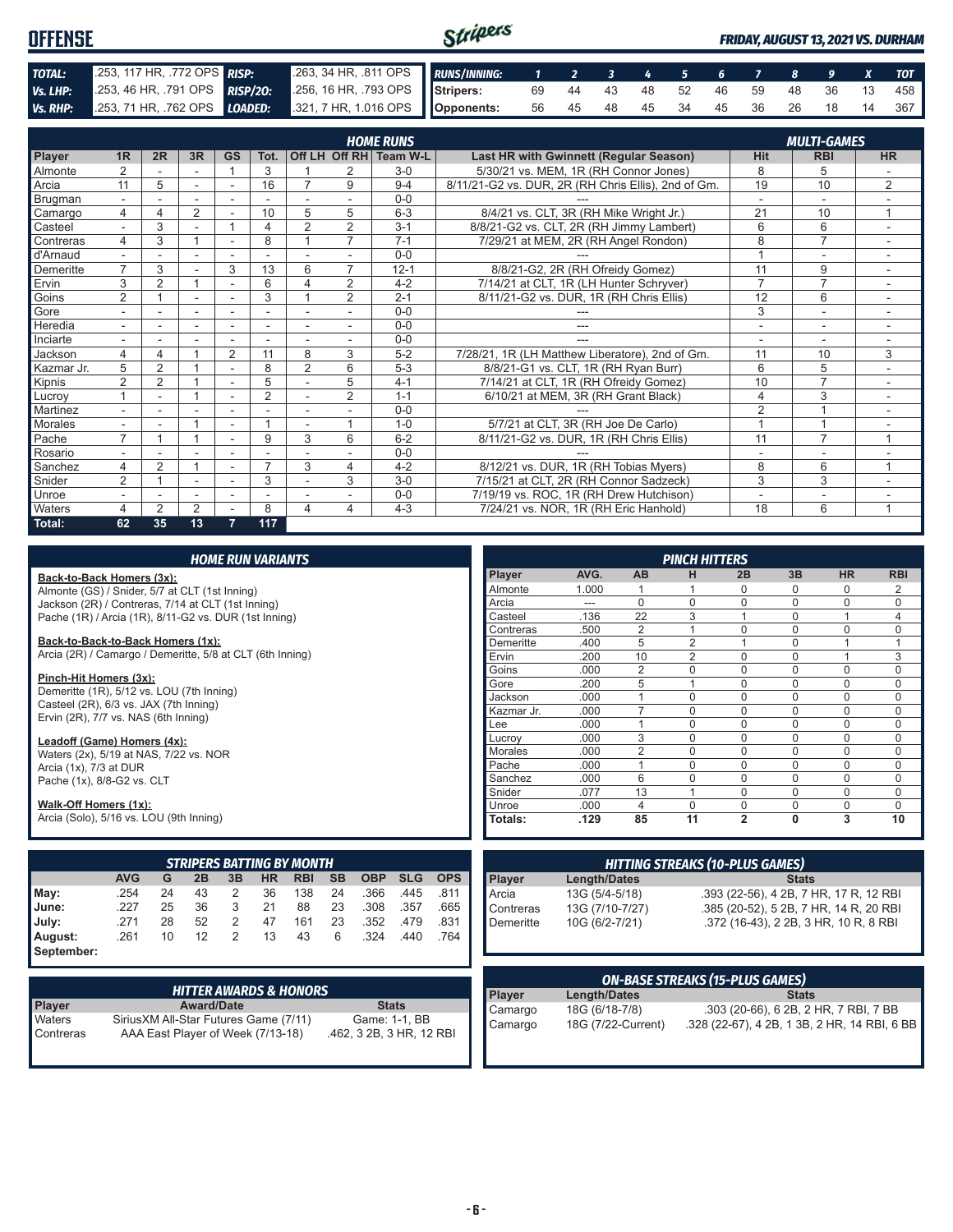### **BATTER BIOS**

### **13 ORLANDO ARCIA** *- SS - 27 YRS - ANACO, VENEZUELA*

*SEASON WITH GWN:*.302, 16 HR, 35 RBI, 5 SB, .931 OPS *HIT STREAK:* -1G (0-4)

- *8/12 vs. DUR:*0-4 *SERIES:* .200 (2-10), 2 HR, 3 RBI **• Leaderboard:** Entering 8/13, ranks among Triple-A East top 10 in SLG (6th, .557), AVG (7th, .302), OPS (7th, .931), R (9th, 47), TB (10th, 131), HR (T-10th, 16).
- **• 2021 with GWN: Has reached base safely in 54 of 60G (90.0%)** ... **5/4-5/18:**  Hit safely in first 13G (.393, 7 HR, 17 R, 12 RBI, 2 SB, 1.301 OPS) ... **5/9 at CLT:** Tied GWN's single-game HR record (3-for-4, 3 HR, 4 R, 4 RBI) ... **5/16 vs. LOU:** Blasted walk-off solo HR (#7) in 9th ... **6/18 vs. NAS:** Went 3-for-5 with 3 XBH, including game-tying double in 10th, scored walk-off run ... **6/5-6/23:** Posted 14G on-base streak (.333, 17-for-51, 4 2B, 3 HR, 11 R, 8 RBI, 6 BB) ... **8/11 vs. DUR:** Tallied 2nd multi-HR game of the year in G2 of DH (2-for-3, 2 HR, 3 RBI).
- **• 2021 with ATL:** Recalled on 7/4 ... Hit .204 (10-for-49, 1 2B, 2 HR, 5 R, 9 RBI) in 17G ... Optioned back to Gwinnett on 7/31.
- **• 2021 with MIL:** Was on Milwaukee's Opening Day roster and batted .091 (1-for-11, 1 RBI) in 4G before being traded to Atlanta on 4/6 (sent to Alternate Site).
- **• 2020:** Spent 59 games with the Brewers, batting .260 (10 2B, 1 3B, 5 HR, 22 R, 20 RBI, 2 SB) ... Played in 2 Postseason games (.143, 1-for-7, 1 HR, 2 RBI).
- **• Acquired:** Via trade with Milwaukee in exchange for RHP Chad Sobotka and RHP Patrick Weigel (4/6/21) ... Originally signed by Milwaukee as a NDFA (10/22/10).
- **• MLB Career:** .242, 70 2B, 7 3B, 44 HR, 189 RBI, 40 SB in 559G with MIL, ATL (2016-21) ... Played in the Postseason from 2018-20 (.295, 4 HR, 6 RBI in 13G).

# **17 JOHAN CAMARGO** *- INF - 27 YRS - PANAMA CITY, PANAMA*

**SEASON WITH GWN:** .318, 10 HR, 40 RBI, 0 SB, .916 OPS

- *8/12 vs. DUR:* 1-3 *SERIES:* .333 (3-9), 2B
- **• Leaderboard:** Entering 8/13, ranks among Triple-A East top 10 in AVG (2nd, .318), R (T-3rd, 51), OBP (5th, .399), H (7th, 81), OPS (8th, .916), TB (9th, 132).
- **• 2021 with GWN: Riding an 18G on-base streak since 7/22 (.328, 22-for-67, 4 2B, 1 3B, 2 HR, 11 R, 14 RBI, 6 BB, .378 OBP)** ... **5/8 at CLT:** Notched first career multi-HR game (2-for-4, 2 HR, 2 RBI) ... **6/5 vs. JAX:** Started 5-4-3 triple play, GWN's first since 5/28/19 at TOL ... **6/18-7/8:** Posted 18G on-base streak (.303, 20-for-66, 6 2B, 2 HR, 9 R, 7 RBI, 7 BB) ... **7/18 at CLT:** Hit a 2-out, 2-run HR (#8) in 9th for a 12-11 lead (GWN had trailed 11-3) ... **7/30 at MEM:** Tallied season-high 4 RBI (2-for-4, 2B, HR #9) in 8-7 win.
- **• Gwinnett Career:** Has hits in 94 of 123G (76.4%) since 2017, batting .331 (157 for-475, 34 2B, 3 3B, 19 HR, 84 R, 82 RBI, 1 SB, .931 OPS).
- **• 2021 with ATL:** In 6 stints with the Braves, batting .000 (0-for-16, 1 R) in 15G.
- **• 2020:** Made Braves' Opening Day roster and batted .200 (8 2B, 4 HR, 16 R, 9 RBI) in 35G ... Added to the NLCS roster in place of injured Adam Duvall prior to Game 2 and played in 4G (.250, 2-for-8, 1 2B, 1 RBI).
- **• Acquired:** NDFA (7/2/10) out of Panama City, Panama.
- **• MLB Career:** .257, 68 2B, 4 3B, 34 HR, 144 RBI, 2 SB in 364G with Atlanta (2017- 21) ... Played in 2018 and 2020 Postseasons (.087, 1 2B, 1 RBI in 8G).

### **9 RYAN CASTEEL** *- 1B/C - 30 YRS - CHATTANOOGA, TN*

*SEASON WITH GWN:*.236, 4 HR, 19 RBI, 0 SB, .725 OPS *HIT STREAK:* 1G (1-3) *8/12 vs. DUR:*DNP *SERIES:* .--- (0-0)

- **• 2021 with GWN: 5/15-5/18:** Had 6 RBI in 3G span, including 5/15 vs. LOU (1 for-2, GW 3-run 2B, 3 RBI) and 5/16 vs. LOU (1-for-3, HR, 2 RBI) ... **6/2 vs. JAX:** Notched pinch-hit 2-run double ... **6/3 vs. JAX:** Hit pinch-hit 2-run HR (#2) ... **6/24 at NOR:** Crushed game-winning grand slam (#3) in 6-2 victory (1-for-4, 4 RBI), his 2nd career slam (first since 7/20/13 with Adv-A Modesto) ... **8/8-G2 vs. CLT:** Homered for the first time since 6/24 (#4), a decisive 2-run shot in 8-2 victory.
- **• 2020:** Was not on the Braves' 60-man player pool ... Did not play.
- **• 2019:** Played 118G with Double-A Mississippi, batting .263 (21 2B, 2 3B, 21 HR, 73 RBI, .811 OPS) ... Ranked 2nd in the Southern League in homers and RBI, 3rd in slugging (.477) ... Was his 2nd career 20-homer season (hit 22 in 2013).
- **• Acquired:** MiLB FA (3/14/21) ... Originally Colorado's 17th-round pick in 2010 out of Cleveland State Community College (Cleveland, TN).

## **24 WILLIAM CONTRERAS** *- C - 23 YRS - PUERTO CABELLO, VZ*

- *SEASON WITH GWN:*.340, 8 HR, 27 RBI, 0 SB, 1.044 OPS *HIT STREAK:* -1G (0-3) *8/12 vs. DUR:* 0-3 *SERIES:* .222 (2-9)
- **• 2021 with GWN: Has hit safely in 23 of 28G (82.1%) during Triple-A debut** ... **Since 7/8, ranks among the Triple-A East top 5 in RBI (T-1st, 27), SLG (4th, .650), TB (5th, 65), and HR (T-5th, 8)** ... **7/13-7/18:** Named Triple-A East Player of the Week (.462, 12-for-26, 3 2B, 3 HR, 7 R, 12 RBI, 1.440 OPS) ... **7/10-7/27:** Posted a 13G hitting streak, tied for GWN's longest this year (.385, 20-for-52, 5 2B, 7 HR, 14 R, 20 RBI, 1.333 OPS).
- **• 2021 with ATL:** On the Braves' Opening Day roster ... Hit .204 (3 2B, 1 3B, 7 HR, 16 R, 21 RBI, .666 OPS) in 44G through 7/6 ... Optioned on 7/7.
- **• 2020:** Spent most of the year at the Alternate Training Site at Coolray Field ... Recalled by Atlanta for his MLB debut on 7/24 ... Hit .400 (4-for-10, 1 2B, 1 RBI) in 4G before being optioned on 7/29.
- **• Bloodlines:** Older brother is Chicago Cubs' C Willson Contreras.
- **• Acquired:** NDFA (2/1/15) out of Puerto Cabello, Venezuela.
- **• MLB Career:** .217, 4 2B, 1 3B, 7 HR, 22 RBI, 0 SB in 48G with Atlanta (2020-21).

## **12 TRAVIS DEMERITTE** *- OF - 26 YRS - NEW YORK, NY*

*SEASON WITH GWN:*.296, 13 HR, 36 RBI, 5 SB, 1.027 OPS *HIT STREAK:* 2G (2-7) *8/12 vs. DUR:*DNP *SERIES:* .--- (0-0)

- **• 2021 with GWN: 5/4 at CLT:** Tallied 5 RBI (3-for-6, HR) to set GWN Opening Night record ... **6/2-7/21:** Posted 10G hitting streak (.372, 16-for-43, 2 2B, 3 HR, 10 R, 8 RBI, 1.041 OPS) ... **6/10-7/10:** Was on the Injured List ... **7/13-8/3:** In first 16G since returning from the IL, hit .322 (19-for-59, 2 2B, 6 HR, 15 R, 19 RBI, 4 SB, 1.064 OPS) ... **7/17-7/25:** Hit 3 grand slams in 7G span (7/17 at CLT, 7/23 vs. NOR, 7/25 vs. NOR), raising his career total to 6 (4 with GWN) ... **7/18 at CLT:** Notched season-high 4 hits (4-for-5, 3 R, 2 RBI, SB) ... **7/27 at MEM:** Homered for 3rd straight game, GW solo blast (#12) in 1-0 win.
- **• Gwinnett Career:** In 143G since 2019, batting .289 (142-for-491, 39 2B, 2 3B, 33 HR, 102 R, 109 RBI, 9 SB, .970 OPS) with the Stripers.
- **• 2020:** Hit .172 with 1 2B, 4 RBI in 18G with Detroit ... DFA'd on 2/5/21.
- **• 2019:** Made his Triple-A debut with Gwinnett and was an IL All-Star (.286, 20 HR, 73 RBI, .944 OPS in 96G) ... Has 1 of the 9 20-HR seasons in GWN history ... Traded to Detroit on 7/31, made his MLB debut (.225, 3 HR, 10 RBI in 48G).
- **• Acquired:** Off Waivers from Detroit (2/12/21) ... Originally Texas' 1st-round pick (30th overall) in 2013 out of Winder-Barrow High School (Winder, GA).
- **• MLB Career:** .217, 8 2B, 2 3B, 3 HR, 14 RBI, 3 SB with Detroit (2019-20).

### **18 PHILLIP ERVIN** *- OF - 29 YRS - MOBILE, AL*

|                   | <b>SEASON WITH GWN:</b> .202, 6 HR, 24 RBI, 11 SB, .649 OPS ' | <b>HIT STREAK:</b> $-1G(0-3)$ |
|-------------------|---------------------------------------------------------------|-------------------------------|
| 8/12 vs. DUR: DNP |                                                               | <b>SERIES:</b> .200 (1-5), 2B |

- **• 2021 with GWN: 6/2 vs. JAX:** Hit decisive 3-run HR (#1) and tallied season-high 4 RBI (1-for-4, R) ... **6/13 at MEM:** Belted game-tying 2-run HR (#2) with 2 outs in the 9th of an eventual 7-6 loss (1-for-3, 1 R, 2 RBI) ... **7/7 vs. NAS:** Clubbed game-tying 2-run pinch-hit HR (#5, 1-for-1, 2 RBI) ... **8/1 at MEM:** Lined GWRBI single with 2 outs in 9th inning in 4-2 win (1-for-2, RBI).
- **• 2020:** Between Cincinnati and Seattle, hit .149 with 3 2B, 4 RBI, 1 SB in 37G ... DFA'd by the Reds (8/28), Mariners (12/16), and Chicago Cubs (2/20/21).
- **• Acquired:** Off waivers from the Chicago Cubs (2/22/21) ... Originally Cincinnati's 1st-round pick (27th overall) in 2013 out of Samford University (Homewood, AL).
- **• MLB Career:** .247, 26 2B, 8 3B, 17 HR, 68 RBI, 15 SB in 237G with CIN, SEA (2017-20) ... Talled 7 of his 8 career triples in 2019 (ranked 7th in NL).

## **8 RYAN GOINS** *- INF - 33 YRS - TEMPLE, TX*

*SEASON WITH GWN:*.255, 3 HR, 27 RBI, 2 SB, .691 OPS *HIT STREAK:* -1G (0-1) *8/12 vs. DUR:*0-1 *SERIES:* .286 (2-7), HR, RBI

- 
- **• 2021 with GWN: 5/4 at CLT:** Hit Gwinnett's first HR of the season (solo, 2-for-5, RBI) ... **5/12 vs. LOU:** Set season highs for hits (3-for-4) and RBI (3) ... **6/18-6/29:** Posted season-best 8G hitting streak (.400, 10-for-25, 1 2B, 3 R, 6 RBI) ... **7/4 at DUR:** Homered for the first time since Opening Night (2-run, #2, 1-for-4, 2 RBI).
- **• Tokyo Olympics:** Was on GWN's Temporary Inactive List while playing for Mexico in this year's Olympics ... Hit .250 (1-for-4, R, RBI) in 2G (MEX went 0-3).
- **• Triple-A Career:** Has played for BUF (2013-16), LHV (2018), CLT (2019), and GWN (2021) ... Was teammates with MGR Matt Tuiasosopo in 2014 with BUF.
- **• 2020:** Played in 14G with the Chicago White Sox, batting .000 (0-for-9, 4 R) ... Spent most of the year at the Alternate Training Site in Schaumburg, IL.
- **• Acquired:** MiLB FA (2/25/21) ... Originally Toronto's 4th-round pick in 2009 out of Dallas Baptist University (Dallas, TX).
- **• MLB Career:** .228, 71 2B, 12 3B, 22 HR, 158 RBI in 555G with TOR, KC, CWS (2013-20) ... Played for TOR in 2015-16 Postseasons (.146, 1 HR, 5 RBI in 14G).

## **5 TERRANCE GORE** *- OF - 30 YRS - MACON, GA*

*SEASON WITH GWN:*.286, 0 HR, 0 RBI, 14 SB, .828 OPS *HIT STREAK:* 2G (2-5)

- *8/12 vs. DUR:*1-3, 2B, R *SERIES:* .333 (1-3), 2B **• 2021 with GWN: In 10G without a PH/PR appearance, is batting .296 (8-for-27, 3 3B, 7 R)** ... Is 14-for-16 (87.5%) in stolen base attempts over 33G, has a pair of 2-steal games (5/18 at NAS, 6/18 vs. NAS) ... **6/9-G2 at MEM:** Stole 3rd and scored winning run in 8th inning of 3-1 victory ... **7/10 vs. NAS:** Notched seasonhigh 3 hits (3-for-3, 2B, R).
- **• 2020:** Logged 2G in his lone season with the Los Angeles Dodgers (0 PA).
- **• Acquired:** MiLB FA (2/18/21) ... Originally Kansas City's 20th-round pick in 2011 out of Gulf Coast Community College (Panama City, FL).
- **• MLB Career:** .224, 2 2B, 1 3B, 0 HR, 1 RBI, 40 SB in 102G with KC, CHC, LAD (2014-20) ... Played in the Postseason with KC (2014-15) and CHC (2018), going 0-for-2 with 3 R, 5 SB ... Won World Series with the Royals in 2015.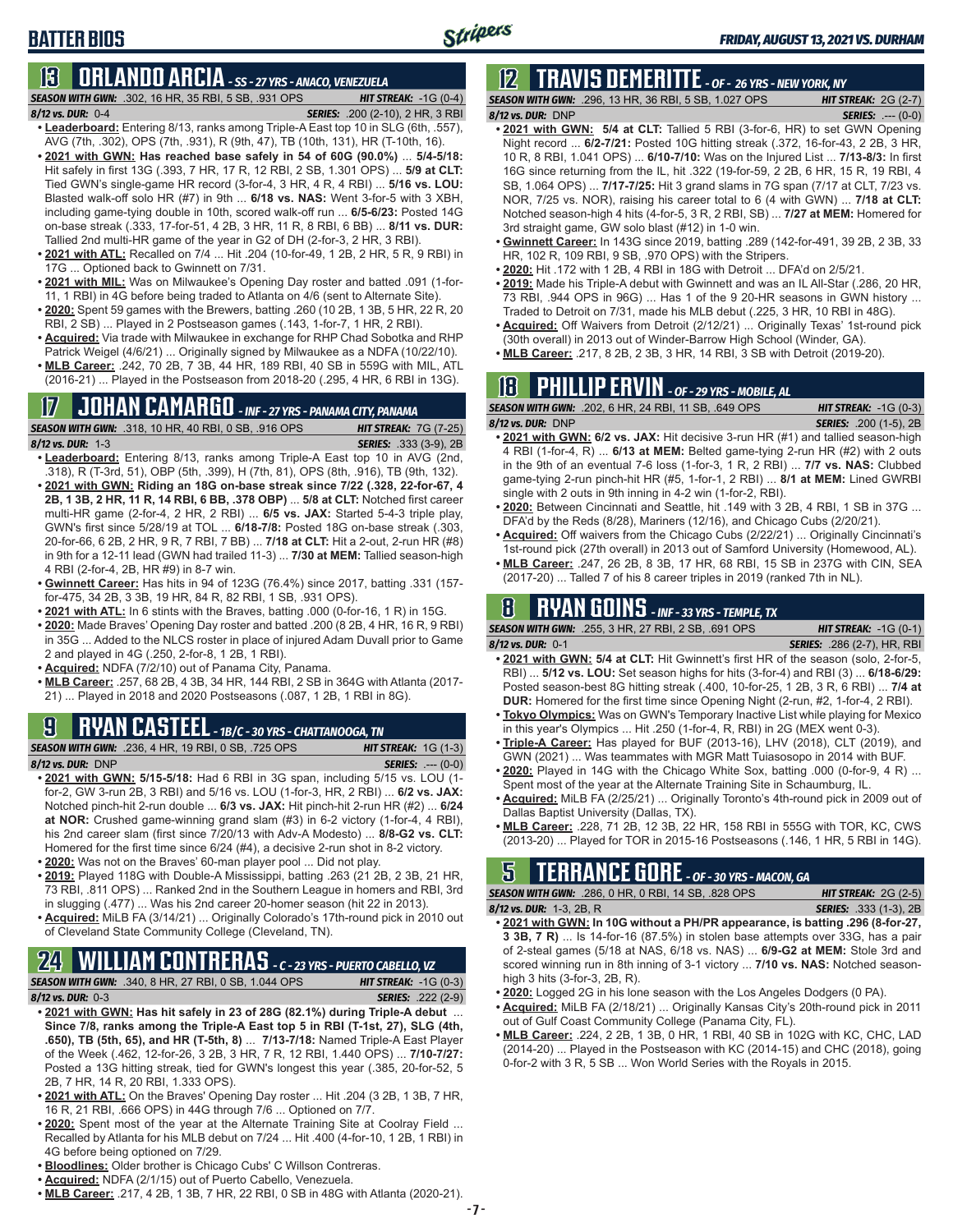## **BATTER BIOS**

#### **4 SEAN KAZMAR JR.** *- INF - 37 YRS - VALDOSTA, GA*

- *SEASON WITH GWN:*.217, 8 HR, 22 RBI, 3 SB, .663 OPS *HIT STREAK:* 3G (3-9) *8/12 vs. DUR:*DNP *SERIES:* .500 (1-2)
- **• Hits Record: On 7/31 at MEM, passed Larry Whisenton (657) for the Atlanta Braves Triple-A career hits record with his 658th (single, 1-for-4)**. **• Gwinnett Career:** Batting .265 (660-for-2494, 134 2B, 12 3B, 45 HR, 301 R, 292
- RBI, 26 SB) in 726G over 8 seasons ... Leads in career G, AB, H, TB (953), 2B, R, RBI ... Ranks 2nd in career 3B (12) ... Ranks 3rd in career HR (45).
- **• 2021 with GWN: 5/25 vs. MEM:** Lined a walk-off single in the 9th for a 2-1 win, his first career walk-off RBI with GWN ... **7/8-G1 vs. NAS:** Passed Joey Terdoslavich for 3rd on GWN career HR list (#42, 1-for-3, 2 RBI) ... **7/22 vs. NOR:** Passed Damon Hollins for 2nd on ATL Triple-A hits list (#649, 2-for-3, HR, 2 RBI) ... **7/28 at MEM:** Notched his 999th and 1,000th career Triple-A hits (2-for-5, R).
- **• 2021 with ATL:** Contract selected on 4/17, has spent 2 stints with Atlanta (4/17- 4/23, 5/4-5/7), going 0-for-2 ... Pinch hit on 4/17 at the Chicago Cubs, marking his first MLB appearance in 4,589 days since 9/23/08 with San Diego ... The last player with a bigger gap between MLB appearances was Ralph Winegarner (13 years, 14 days between 6/23/36 with CLE and 7/7/49 with STL).
- **• Acquired:** MiLB FA (12/7/20) ... Originally San Diego's 5th-round pick in 2004 out of the College of Southern Nevada.
- **• MLB Career:** .195, 1 2B, 0 3B, 0 HR, 2 RBI in 22G with San Diego (2008) and Atlanta (2021).

### **22 JASON KIPNIS** *- INF - 34 YRS - NORTHBROOK, IL*

*SEASON WITH GWN:*.266, 5 HR, 19 RBI, 0 SB, .826 OPS *HIT STREAK:* -2G (0-2) *8/12 vs. DUR:*0-1 *SERIES:* .000 (0-1)

- **• 2021 with GWN: Has 5 multi-hit efforts in 11G since 7/6, batting .333 (14-for-42, 3 2B, 1 3B, 2 HR, 8 R, 10 RBI)** ... **5/28 vs. MEM:** Belted decisive 3-run HR (#1, 2-for-3, 3 RBI) ... **6/16 at NAS:** Hit game-winning HR (#2), a 2-run shot (2-for-4,, 2 RBI) ... **7/14 at CLT:** Fell a triple shy of the cycle (3-for-5, 2B, HR, 3 R, 2 RBI).
- **• 2020:** In his lone season with the Chicago Cubs, hit .237 (8 2B, 1 3B, 3 HR, 16 RBI, 1 SB) in 44G ... Played in 2G during the Postseason (0-for-3, 1 BB, 1 SO) ... Elected Free Agency on 10/28.
- **• Acquired:** MiLB FA (3/29/21) ... Originally Cleveland's 2nd-round pick in 2009 out of Arizona State University (Tempe, AZ).
- **• MLB Career:** .260, 260 2B, 24 3B, 126 HR, 545 RBI, 136 SB in 1,165G with CLE, CHC (2011-20) ... Was 2-time AL All-Star with the Indians (2013, 2015) ... Hit .192 (3 2B, 1 3B, 4 HR, 9 RBI) in 26G during the Postseason with CLE (2013, 2016-18) and CHC (2020).

## **20 JONATHAN MORALES** *- C - 26 YRS - ARROYO, PUERTO RICO*

*SEASON WITH GWN:*.133, 1 HR, 8 RBI, 0 SB, .330 OPS *HIT STREAK:* -1G (0-3)

*8/12 vs. DUR:*DNP *SERIES:* .000 (0-3)

- **• 2021 with GWN: 5/7 at CLT:** Tied his single-game career high with 5 RBI, going 2-for-6 with a 3-run HR (#1) in the 9th ... **8/6 vs. CLT:** Hit a 2-out walk-off single in 11th inning for 4-3 win (2nd career walk-off with GWN, last on 7/21/18 vs. PAW).
- **• 2020:** Spent entire year at Braves Alternate Training Site in Gwinnett (no MLB debut) ... Played for Caguas of the Puerto Rican Winter League (.394, 3 HR, 9 RBI in 13G), earning PWL Postseason All-Star honors.
- **• 2019:** Hit .240 (13 2B, 2 HR, 27 R, 25 RBI) in 80G between Double-A Mississippi and Gwinnett ... Logged 1 game during the IL Playoffs (0-for-1, BB).
- **• Acquired:** Braves' 25th-round pick in 2015 out of Miami-Dade CC.

## **15 CRISTIAN PACHE** *- OF - 22 YRS - SANTO DOMINGO CENTRO, D.R.*

*SEASON WITH GWN:*.253, 9 HR, 30 RBI, 5 SB, .778 OPS *HIT STREAK:* -1G (0-3) *8/12 vs. DUR:* 0-3 *SERIES:* .444 (4-9), 2B, 2 HR, 5 RBI

- **• MLB.com Prospect Ranks:** #1 (Braves Top 30), #8 (Top 100).
- **• 2021 with GWN: In 9G in August, batting .355 (11-for-31, 3 2B, 3 HR, 9 R, 8 RBI, 1 SB, 1.171 OPS)** ... **5/29-6/1:** Assigned to rehab (right hamstring inflammation), played 1G before being activated/optioned on 6/2 ... **6/5 vs. JAX:** Went 3-for-6 with 2 doubles, including game-tying 2-run double in 9th ... **6/10 at MEM:** Tallied his first career multi-HR game (3-for-5, 2 HR, 3 R, 4 RBI) ... **6/30 at DUR:** Notched last-at-bat GWRBI single in 9th for 2-1 win (2-for-3, 2B, RBI) ... **7/21 vs. NOR:** Homered in both games of a DH (#3-4, 2-for-6, 2 R, 2 RBI) ... **7/8-7/28:** Hit .286 (18-for-63, 1 2B, 4 HR, 16 R, 11 RBI, 3 SB, .858 OPS) in 17G ... **8/11 vs. DUR:** Went 4-for-6 with 5 RBI in a DH sweep, tallying 2 HR (#8-9) and delivering a 2-out walk-off single in G1 (won 4-3).
- **• 2021 with ATL:** On Atlanta's Opening Day roster for the first time ... Hit .111 (3 2B, 1 HR, 6 R, 4 RBI) in 22G ... Placed on IL twice, on 4/14 and 5/14 ... Was at the Alternate Training Site from 4/24-4/30.
- **• 2020:** Spent most of the year at the Alternate Training Site ... Made his MLB debut on 8/21 vs. Philadelphia (1-for-4) ... Played just 2G during regular season (.250) ... Also made MLB Postseason debut (.182, 1 2B, 1 HR, 4 R, 4 RBI in 12G).
- **• 2019:** Between Mississippi (104G) and Gwinnett (26G), hit .277 (36 2B, 9 3B, 12 HR, 63 R, 61 RBI, 8 SB, .802 OPS) in 130G ... Named a Southern League Postseason All-Star and MLB All-Star Futures Game participant.
- **• Acquired:** NDFA (7/4/15) out of Santo Domingo Centro, D.R.
- **• MLB Career:** .119, 3 2B, 0 3B, 1 HR, 4 RBI, 0 SB in 24G with Atlanta (2020-21).

#### **7 EDDIE ROSARIO** *- OF - 29 YRS - GUAYAMA, PUERTO RICO SEASON WITH GWN:*.167, 0 HR, 1 RBI, 0 SB, .333 OPS *HIT STREAK:* 1G (1-4)

#### *8/12 vs. DUR:* 1-4, RBI *SERIES:* .167 (1-6), RBI

- **• MLB Rehab:** Assigned to Gwinnett by Atlanta on 8/9 ... Has been on the CLE/ ATL 10-day injured list since 7/7 (right abdominal strain) ... This rehab assignment marks his Braves organization debut.
- **• 2021 with CLE:** Signed a MLB free agent deal on 2/4 ... Played 78G with the Indians, batting .254 (72-for-283, 15 2B, 1 3B, 7 HR, 29 R, 46 RBI, 9 SB).
- **• 2020:** In his final season with Minnesota, hit .257 (54-for-210, 7 2B, 13 HR, 31 R, 42 RBI, 3 SB) in 57G ... Played in 2G during the AL Wild Card Series vs. Houston, batting .000 (0-for-7, 1 SO).
- **• 2019:** Set MLB career highs in HR (32), R (91), RBI (109), TB (281), batting .276 with an .800 OPS in 137G with Minnesota ... Finished 18th in AL MVP voting.
- **• Acquired:** Via trade with Cleveland in exchange for INF Pablo Sandoval (7/30/21) Originally Minnesota's 4th-round pick in 2010 (Rafael Lopez Landron HS, P.R.).
- **• MLB Career:** .275, 149 2B, 23 3B, 126 HR, 434 RBI, 48 SB in 775G with Minnesota (2015-20) and Cleveland (2021) ... Played in the MLB Postseason with the Twins in 2017, 2019, and 2020 (.217, 1 2B, 2 HR, 2 R, 3 RBI in 6G).

## **2 YOLMER SANCHEZ** *- INF - 29 YRS - MARACAY, VENEZUELA*

| <b>SEASON WITH GWN:</b> .202, 7 HR, 25 RBI, 4 SB, .627 OPS <b>S</b> | <b>HIT STREAK:</b> $1G(2-3)$       |
|---------------------------------------------------------------------|------------------------------------|
| 8/12 vs. DUR: 2-3, HR, 2 R, RBI                                     | <b>SERIES:</b> .333 (2-6), HR, RBI |

- **• 2021 with GWN: Has homered 6 times (#2-7) in 17G since 7/22, batting .267 (16-for-60, 11 R, 12 RBI, .895 OPS)** ... **5/7 at CLT:** Went 3-for-5 (3 R, 3 RBI) with GWN's first triple of the year ... **6/9-G2 at MEM:** Stole home as part of a doublesteal with Drew Waters, scored tying run in 3-1 win (1-for-2, R, SB) ... **7/28 at MEM:** Hit a game-tying 2-run HR (#3) with 2 outs in 9th of 8-7 loss ... **7/30 at MEM:** Recorded 2nd career multi-HR game (1st since 5/2/15, CLT vs. SWB), hitting 2 solo shots (#4-5) including GW blast in 8th for 8-7 win (2-for-3, 3 R, 2 RBI).
- **• 2020:** Played 11G with the Chicago White Sox, batting .313 (3 2B, 1 HR, 1 RBI, 1.164 OPS) ... Made his MLB Postseason debut in the ALWCS (1G, no at-bat).
- **• Acquired:** MiLB FA (3/31/21) ... Originally a NDFA with Chi. White Sox (5/29/09).
- **• MLB Career:** .245, 113 2B, 24 3B, 32 HR, 215 RBI, 30 SB in 657G with the Chi. White Sox (2014-20) ... Won an AL Gold Glove in 2019 (.987 FPCT at 2B).

## **26 TRAVIS SNIDER** *- OF/INF - 33 YRS - KIRKLAND, WA*

| <b>SEASON WITH GWN: .181, 3 HR, 10 RBI, 2 SB, .628 OPS</b>                           | <b>HIT STREAK:</b> $1G(1-2)$  |               |
|--------------------------------------------------------------------------------------|-------------------------------|---------------|
| 8/12 vs. DUR: DNP                                                                    | <b>SERIES:</b> .500 (1-2), SB |               |
| • 2021 with GWN: 6/18 vs. NAS: Homered for the first time since 5/7 at CLT, a solo   |                               |               |
| $h \sim h^{-1}$ (40) as not of C win somebook in 0.7 $\sin(A f \circ \theta)$ 0.000) |                               | $714E - 401T$ |

- shot (#2) as part of 6-run comeback in 8-7 win (1-for-3, 2 RBI) ... **7/15 at CLT:** Blasted go-ahead 2-run HR (#3) in 8th of 11-10 win (1-for-4, 2 RBI) ... **7/31 at MEM:** Delivered GW 2-run double in 2-1 win (1-for-4, 2 RBI).
- **• 2020:** Signed by Miami on 7/24 and reported to the Marlins' Alternate Training Site in Jupiter, FL, but was released on 8/27 and did not reach the Majors.
- **• 2019:** Played for Triple-A Reno in Arizona's system (.294, 22 2B, 4 3B, 11 HR, 41 RBI, 3 SB, .899 OPS in 93G).
- **• Acquired:** MiLB FA (2/26/21) ... Originally Toronto's 1st-round pick (14th overall) in 2006 out of Henry M. Jackson High School (Mill Creek, WA).
- **• MLB Career:** .244, 100 2B, 7 3B, 54 HR, 212 RBI, 22 SB in 630G with TOR, PIT, BAL (2008-15) ... Played for PIT in Postseason from 2013-15 (1-for-4 in 3G).

## **11 Drew WATERS** *- OF - 22 YRS - ATLANTA, GA*

*SEASON WITH GWN:*.253, 8 HR, 28 RBI, 20 SB, .760 OPS *HIT STREAK:* -1G (0-4) *8/12 vs. DUR:*0-4, RBI *SERIES:* .200 (2-10), RBI, SB

- **• Leaderboard:** Entering 8/13, ranks among Triple-A East top 10 in SB (4th, 20) and R (7th, 50).
- **• MLB.com Prospect Ranks:** #2 (Braves Top 30), #22 (Top 100 Prospects).
- **• 2021 with GWN: 5/15-6/10:** Hit .316 (25-for-79, 4 2B, 3 HR, 16 R, 9 RBI, 6 SB, .906 OPS) in 21G ... **5/18 at NAS:** Recorded first career multi-HR game (3-for-5, 2 HR, 3 RBI) and became the first GWN player to homer from both sides of the plate since Mel Rojas Jr. (7/7/16 at CLT) ... **5/19 at NAS:** Fell a triple shy of the cycle in first 4-hit game at Triple-A (4-for-5, 2B, HR, 2 R, 2 RBI, 2 SB) ... **6/9-G2 at MEM:** Lined RBI single in 8th (2-for-3, R, RBI) for last-at-bat 3-1 win ... **7/2-7/18:** Posted 13G on-base streak (.357, 20-for-56, 8 2B, 1 3B, 2 HR, 14 R, 10 RBI, 4 SB) ... **July:** Led Triple-A East in XBH with 17, batting .301 (31-for-103, 11 2B, 1 3B, 5 HR, 23 R, 17 RBI, 5 SB, .924 OPS) in 24G.
- **• Futures Game:** Played for the NL Team in the 2021 SiriusXM All-Star Futures Game on 7/11 at Coors Field (1-for-1, BB) ... Was the 7th active Gwinnett player selected to the game (1st since RHP Touki Toussaint in 2018).
- **• 2020:** Spent entire year at Braves Alternate Site in Gwinnett (no MLB debut).
- **• 2019:** Hit .309 (40 2B, 9 3B, 7 HR, 80 R, 52 RBI, 16 SB) in 134G with Double-A Mississippi and Gwinnett ... Won Southern League Batting Title (.319, best in MIS history) and Most Valuable Player (1st in MIS history) ... Ranked among MiLB top 5 in doubles (T-3rd, 40) and hits (5th, 163).
- **• Acquired:** Braves' 2nd-round pick in 2017 out of Etowah High School (Woodstock, GA) ... Named Gatorade Georgia Baseball Player of the Year in 2017.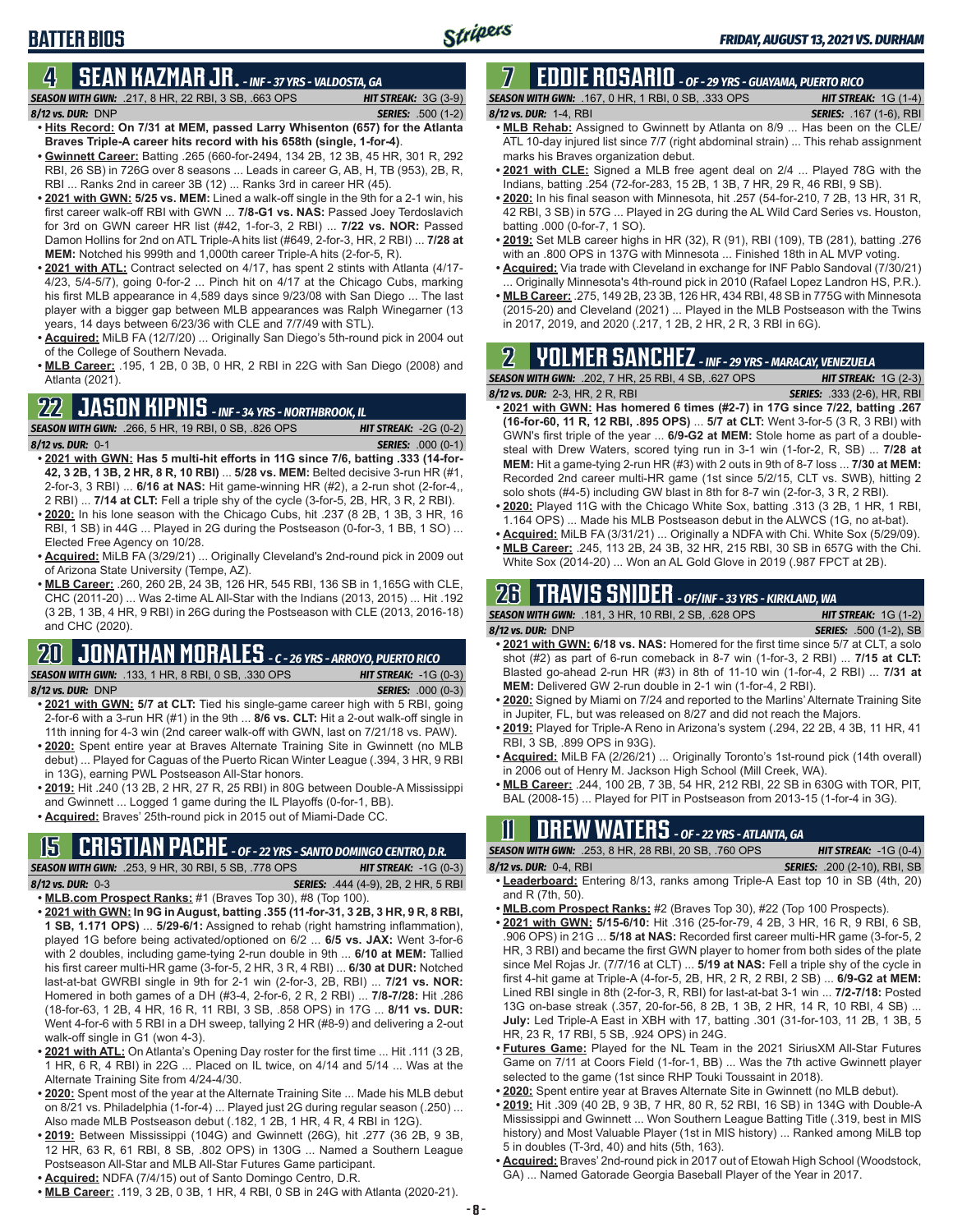### **SEASON SUMMARY**



### **TEAM HIGHS & LOWS**

| <b>OFFENSE:</b>  |  |
|------------------|--|
|                  |  |
|                  |  |
|                  |  |
|                  |  |
|                  |  |
|                  |  |
|                  |  |
|                  |  |
|                  |  |
|                  |  |
|                  |  |
|                  |  |
|                  |  |
|                  |  |
|                  |  |
|                  |  |
| <b>PITCHING:</b> |  |
|                  |  |
|                  |  |
|                  |  |
|                  |  |
|                  |  |
|                  |  |
|                  |  |
|                  |  |
|                  |  |
|                  |  |
|                  |  |
| <b>DEFENSE:</b>  |  |

| DEFENSE.                                                        |  |
|-----------------------------------------------------------------|--|
| Most Double Plays Turned, Game  3 (5x, last: 7/16 at Charlotte) |  |
|                                                                 |  |
|                                                                 |  |
|                                                                 |  |
|                                                                 |  |
|                                                                 |  |

### **TEAM MISCELLANEOUS**

| Largest Blown Lead (Loss) 3 Runs (4x, last: 8/6 vs. Charlotte, 5-2, 6-10) |
|---------------------------------------------------------------------------|
|                                                                           |
|                                                                           |
|                                                                           |
|                                                                           |
|                                                                           |
|                                                                           |
|                                                                           |
|                                                                           |
|                                                                           |

#### **INDIVIDUAL HIGHS & LOWS**

| <u>HITTING (GAME):</u> |                                                                  |
|------------------------|------------------------------------------------------------------|
|                        | Hits …………………………………………………………4 (7x, last: Waters, 7/29 at Memphis) |
|                        |                                                                  |
|                        |                                                                  |
|                        |                                                                  |
|                        |                                                                  |
|                        |                                                                  |
|                        |                                                                  |
|                        |                                                                  |
|                        |                                                                  |
|                        |                                                                  |
|                        |                                                                  |
|                        |                                                                  |
|                        |                                                                  |
|                        |                                                                  |

#### **PITCHING (GAME):**

| None                                                  |
|-------------------------------------------------------|
| Low-Run 9.0 IP CG …………………………………………………………………………………None |

#### **DEFENSE (GAME):**

#### **STREAKS**

#### **OFFENSIVE (LONGEST IN 2021 ONLY):**

#### **PITCHING (LONGEST IN 2021 ONLY):**

#### **LAST TIME IT HAPPENED (GWINNETT REGULAR-SEASON HISTORY)**

#### **INDIVIDUAL OFFENSE:**

|                                                               | Homers, Both Sides of Plate ………………………… Drew Waters (5/18/21 at Nashville)  |
|---------------------------------------------------------------|----------------------------------------------------------------------------|
|                                                               |                                                                            |
|                                                               |                                                                            |
|                                                               | Back-to-Back-to-Back Homers  Arcia/Camargo/Demeritte (5/8/21 at Charlotte) |
|                                                               |                                                                            |
|                                                               |                                                                            |
|                                                               |                                                                            |
|                                                               |                                                                            |
|                                                               |                                                                            |
|                                                               |                                                                            |
|                                                               |                                                                            |
|                                                               |                                                                            |
|                                                               |                                                                            |
|                                                               |                                                                            |
|                                                               |                                                                            |
| <b>INDIVIDUAL PITCHING:</b><br><b>Q O-Inning Perfect Game</b> | Never                                                                      |
|                                                               |                                                                            |

| 9.0-Inning No-Hitter (Solo)Todd Redmond (5/28/10 at Louisville)                 |
|---------------------------------------------------------------------------------|
| 9.0-Inning No-Hitter (Comb.)  Wooten/Marksberry/Ramirez (6/30/16 at Louisville) |
|                                                                                 |
|                                                                                 |
|                                                                                 |
| 21 Consecutive Saves Converted Jairo Asencio (9/6/09-8/8/11)                    |
| 25.0-Inning Scoreless Streak Stephen Marek, 25.1 IP (6/6/10-8/2/10)             |
|                                                                                 |

#### **TEAM OFFENSE:**

| <b>I EAM UFFENSE.</b> |                                                          |
|-----------------------|----------------------------------------------------------|
|                       |                                                          |
|                       |                                                          |
|                       |                                                          |
|                       |                                                          |
|                       |                                                          |
|                       |                                                          |
|                       |                                                          |
|                       |                                                          |
|                       |                                                          |
|                       |                                                          |
|                       | 12 Walks…………………………………………………………………………7/15/21 at Charlotte |
|                       |                                                          |
|                       |                                                          |
|                       |                                                          |
| <b>TEAM PITCHING:</b> |                                                          |
|                       |                                                          |
|                       |                                                          |
|                       |                                                          |
|                       |                                                          |
|                       |                                                          |
|                       |                                                          |
|                       |                                                          |
|                       |                                                          |
|                       |                                                          |

#### **TEAM DEFENSE:**

| Turn a Triple Play 6/5/21 vs. Jacksonville (Camargo-Kipnis-Snider) |
|--------------------------------------------------------------------|
|                                                                    |

| <b>TEAM MISCELLANEOUS:</b> |  |
|----------------------------|--|
|                            |  |
|                            |  |